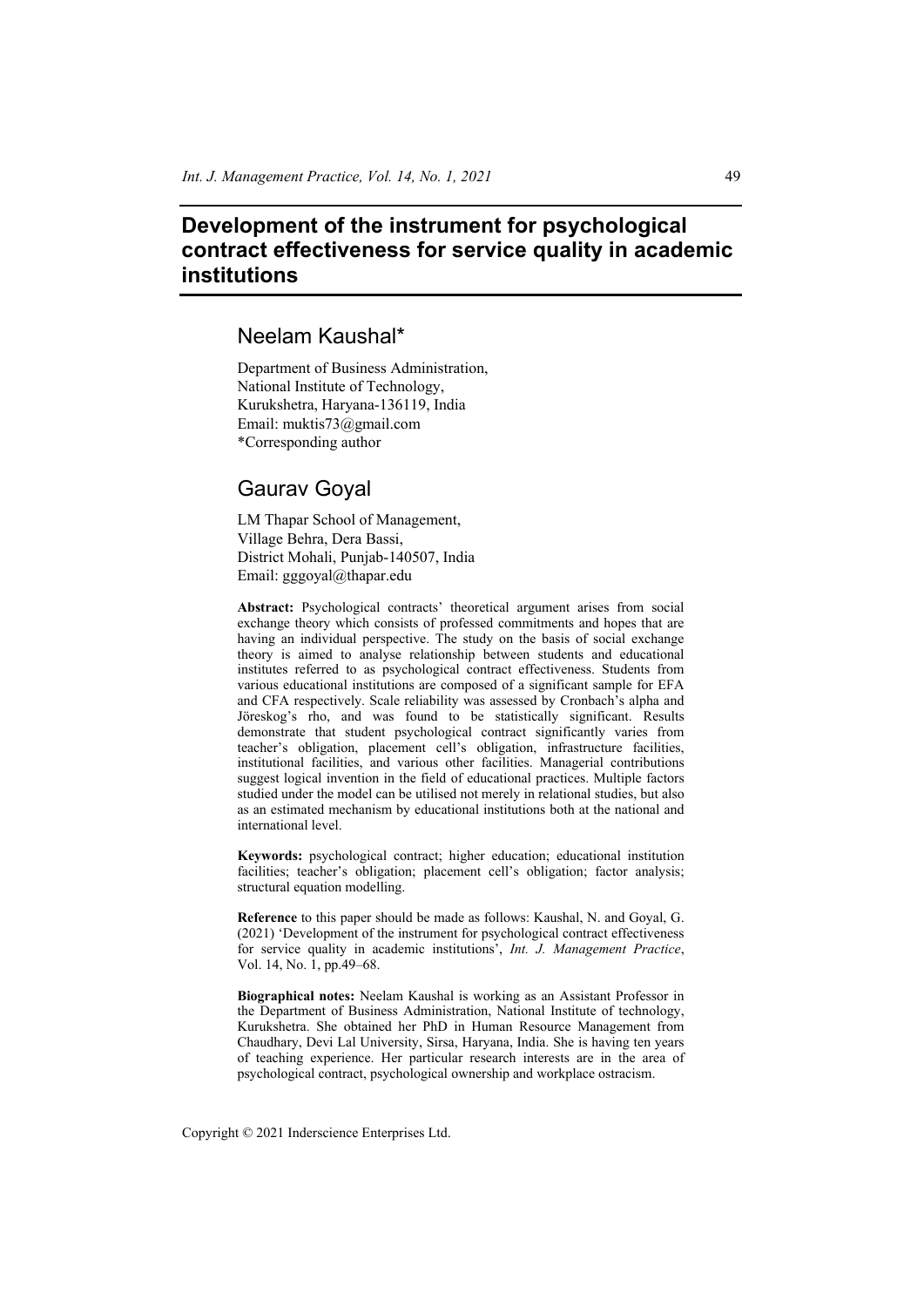Gaurav Goyal is working as an Assistant Professor in the LM Thapar School of Management, Thapar Institute of Engineering and Technology. He obtained his PhD from the LM Thapar School of Management, Thapar Institute of Engineering and Technology in the area of supply chain quality management and process integration. His research interests include supply chain quality management and supply chain process integration. He has 12 years of industry and teaching experience.

### **1 Introduction**

A psychological contract (PC) can be defined as a set of individual beliefs or perceptions regarding the reciprocal obligations between the employee and the organisation (Robinson et al., 1994). PCs are highly subjective with regard to the expectations and promises made by the employing organisation; hence, there is no certainty that one will be treated fairly in relation to others. Here only persuasive behaviour and mindsets could directly state whether the exchange linked conduct should be performed or not. This control can become evident in numerous ways. It provides a criterion with which an interchange can be evaluated as satisfaction or violation (Rousseau, 1995; Rousseau and Tijoriwala, 1998). The researches have perceived that promises are being fulfilled to enhance employees' commitment, intention to remain with the organisation, and organisational citizenship behaviour that go beyond the formal job description (Bolino and Turnley, 2003). The same behaviour can be shown by a pupil who thinks that institutions could not fulfil some part of the agreement (e.g., "I worked hard but did not receive good grades") and, for that reason, leaves his or her educational pursuits. The current study investigated the PC effectiveness using the three building blocks of the social exchange theory: subject matter of the exchange, parties to the exchange, and the framework of the exchange.

The report of IBEF (2017) has suggested some critical areas where India has been cited as emerging market for educational sector. In less than two decades, India with 751 universities and 35,539 colleges has managed to create additional capacity for over 40 million students. The percentage of students enrolled in higher education in India increased to 25.8% in 2017–2018 from 24.5% in 2015–2016. In India, there is a wide network of higher education institutions, and the country has become the second largest market for e-learning after the USA. Investment in the education sector in India is presently secured at US\$2 billion and is predicted to reach US\$5.7 billion by the year 2020. Distance education is projected to grow 11% annually between 2017 and 2020. Furthermore, the government aims at increasing the present gross enrolment ratio (GER) by 30% that will in part happen by expanding distance education in India. The education sector in India is poised to witness key progress in the coming years, as India will have the world's leading tertiary-age population and the second largest graduate talent pipeline internationally by the end of 2020. The current value of India's education market is US\$100 billion and it is poised to increase to US\$118 billion by the year 2020. The primary and secondary school segment is valued at US\$52 billion and contributes 52% to the education market in India; higher education contributes 15%, e-learning and related services contribute 28% and vocational education in manufacturing and services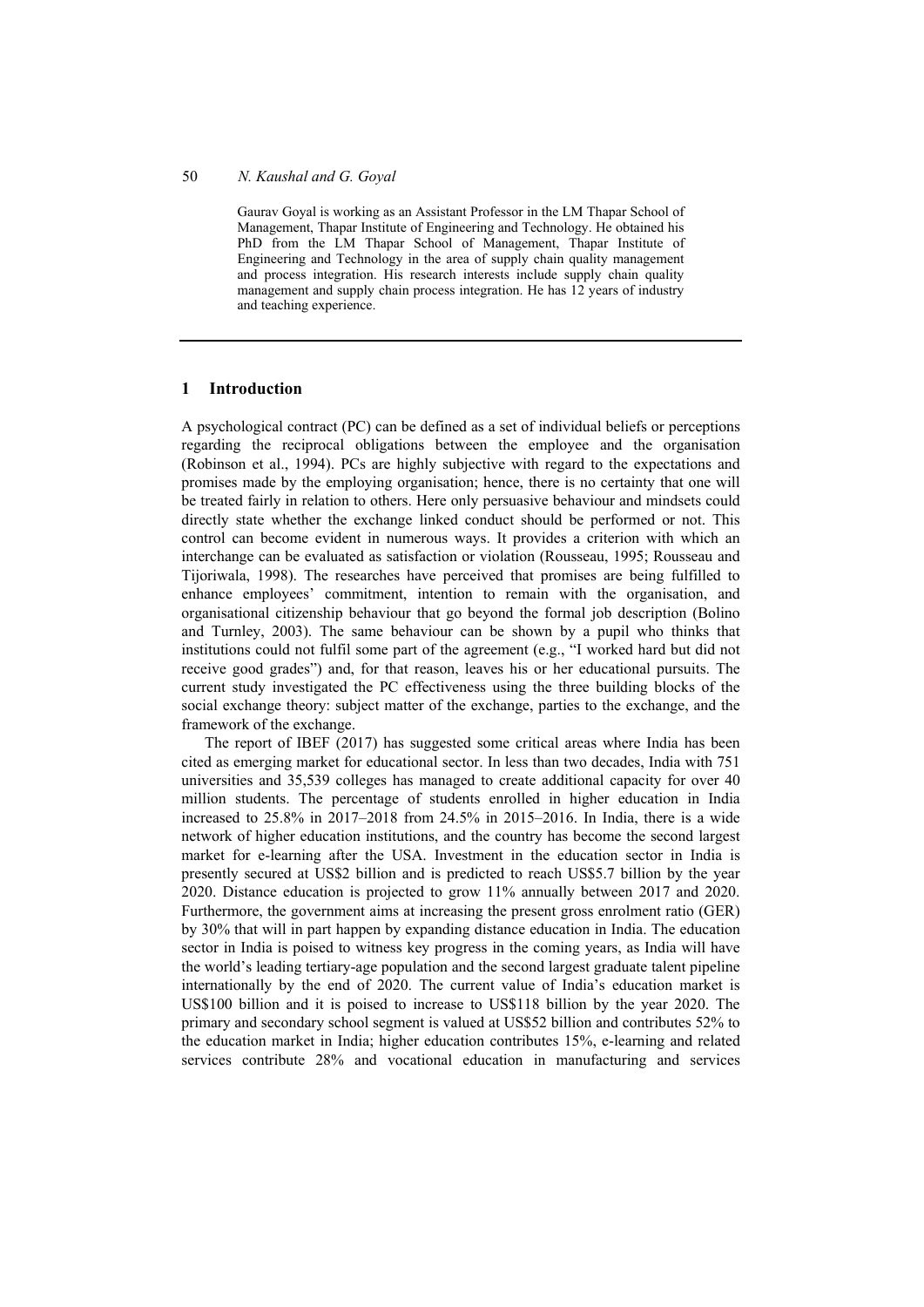contributes 5%. Rapid change and expansion have been witnessed in the higher education sector (IBEF, 2017).

The above paragraph has clearly indicated that the higher education industry is growing rapidly. So, it has become imperative to find out whether the students from higher educational institutes are satisfied with the quality of education imparted to them. Thus, here the concept of PC has been initiated in relation to factors of education sector service quality regarding student PC.

The presented study explores the review of applicable literature for studying and selecting the various factors for student PC responsible for service quality in higher education institutions. In the next section, method and procedure for scale development has been explained and further in result section EFA and CFA has been elaborated. The panel response of the experts from the education industry, academia and human resource field are analysed for the formulation of the SEM model. This is followed by analysis and discussion on managerial implications. At last, the conclusion and future scope of the study are presented.

#### **2 Literature review**

Earlier researchers such as Argyris (1962), Roehling (1997) and Levinson et al. (1962) have given the description of the historical development of the PC. In continuation with these studies, PCs have also evolved through the introduction of innovative methods such as feedback systems. Moreover, the student charters group, 2011, has been recognised as a small 'task and finish' working group takes into consideration both the higher education institution management and its student representatives to discover the current practice for the use of student charters and other student contracts. Further, being a modified Code of Quality for Higher Education by Quality Assurance Agency 2012, the group has focused on understanding student hopes and the best way to contend with them. The fulfilment of student hopes has become synonymous with student contentment. It is assumed that student contentment will enhance academic excellence, thus necessitating customer response (Woodall et al., 2014).

Studies on PC in educational sector can help us understand why sometimes educational institutions fail to provide better outcomes. PCs help identify the gap between the expected and perceived value related to teacher's obligation, placement cell's obligation, and infrastructure and institutional facilities; in general, perceived value is less than expected value. Rousseau (1995) further explained that the idea of a PC can be useful for a person's dealings with "a client, customer, supplier or any other interdependent party." Considering the broad-level organisational focal point, researchers have repeatedly centred their studies on particular PC, but people are expected to experience several psychological agreements that represent a diverse bond. In a student-institution relationship, the former has obligations toward the institution; similarly, the institution also has obligations toward students. In the PC framework, students potentially have different hopes from other individuals and groups they interact, such as advisors and classmates.

One of the largely significant obligations that a higher education institute has with students is to make them employable and provide them with placement and training opportunities so that their career gets a good start. Institutes also have obligations to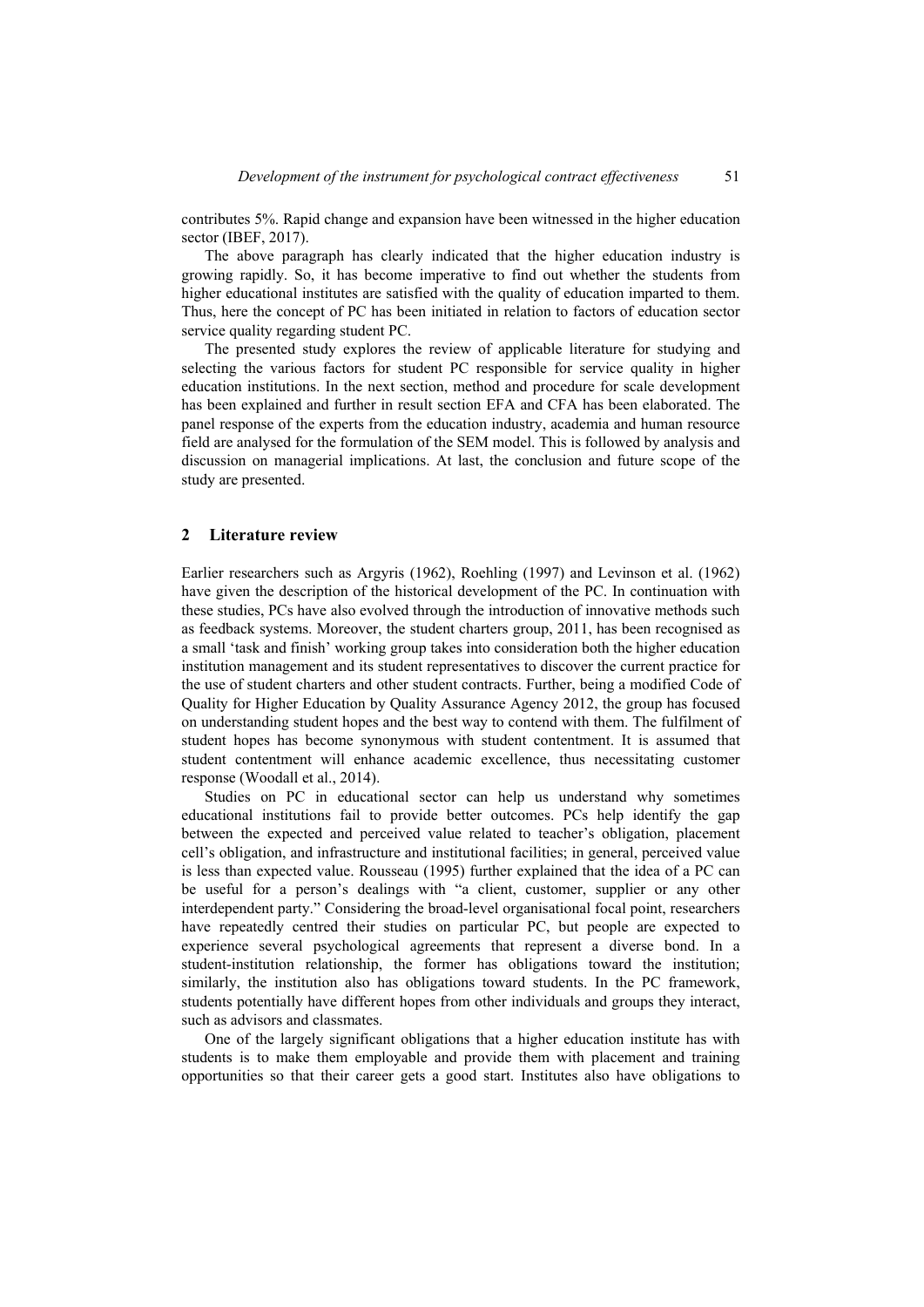provide opportunities for the overall development of its students. Therefore, the PC is based on the obligations that both the parties have to each other. The demands of other parties, many of which will not be expressed verbally, should be properly understood prior to fulfilling these obligations. Hidden expectations of the students should be well understood and observed by the institution so that there is no dissatisfaction among the students.

Bordia et al. (2010) found that satisfaction in graduate students was related to the capability of the teacher in fulfilling their expectations, and the failure to accomplish such expectations is detrimental for the well-being of the student. Bowen and Rudenstine (1992) focused on the relationship between graduate students and their faculty advisors. They found that students tend to depend on their advisors for their consent regarding tapping other educational prospects. The faculty has certain obligations, the unfulfilment of which may generate strain and worry amongst students. The studies of Clark (1993, 1996a) and Rhoades (1990) showed that faculty cooperation plays a crucial role in determining the organisation and behaviour of university. The focus is largely on the PC of faculty with the institution because each individual is considered significant in enhancing the operation of an organisation. Students also need a classroom environment that is conducive to learning (Stearns, 2001). They require support from teachers whom they perceive as mentors, guides, friends, and trainers. Moreover, they want teachers to be encouraging and motivating so that they can pursue whatever is correct for them. Anderson and Schalk (1998) found that in relation to employment, the written official contract has certain obligations but they are typically understood and concealed. Furthermore, these requirements originate from an additionally established association between student and faculty.

Gumport (2000) explained the changes that have taken place in the higher education system, which has transformed from a community institution to an industry. The results also highlighted the impact of transformation on the system of education and place of work as well as its consequences the association among employers, employees, students and institutions. Lovitts (2001) explained that the relationship of students with their faculty members was the central focus of his work. The PC of students should be contented. The findings recommended that a bad connection between faculty and students not only hampered their development but also acts as an impediment to the growth of the institution and society. The choice of a student to vacate or pursue a course sometimes relies on his or her relationship with the faculty.

Researchers have also observed that educational employees (Joseph et al., 2005) are an imperative facet for service value, which affect the usefulness of PC. Therefore, different researchers have stressed the centrality of understanding students' expectations and the profound effect these expectations can have on students' motivation, attitudes, beliefs, behaviour, performance, and learning experience (Bordia et al., 2006). It will be reliant on parts of the educational course that students think about the academic, professional, community, and psychological enrichment (Volkwein et al., 1998). For students' commitment, it is important to fulfil their expectations and consequently observed their experiences (Lowe and Cook, 2003). Cao et al. (2008) informed that student satisfaction is certainly associated to teachers' performance and depend on the PC between both of these parties, thus pointing that both teachers and students have obligations toward fulfilling their responsibilities.

The researchers have also discussed some factors other than teacher and student PC. The considerable consequence of tangible elements on student contentment has been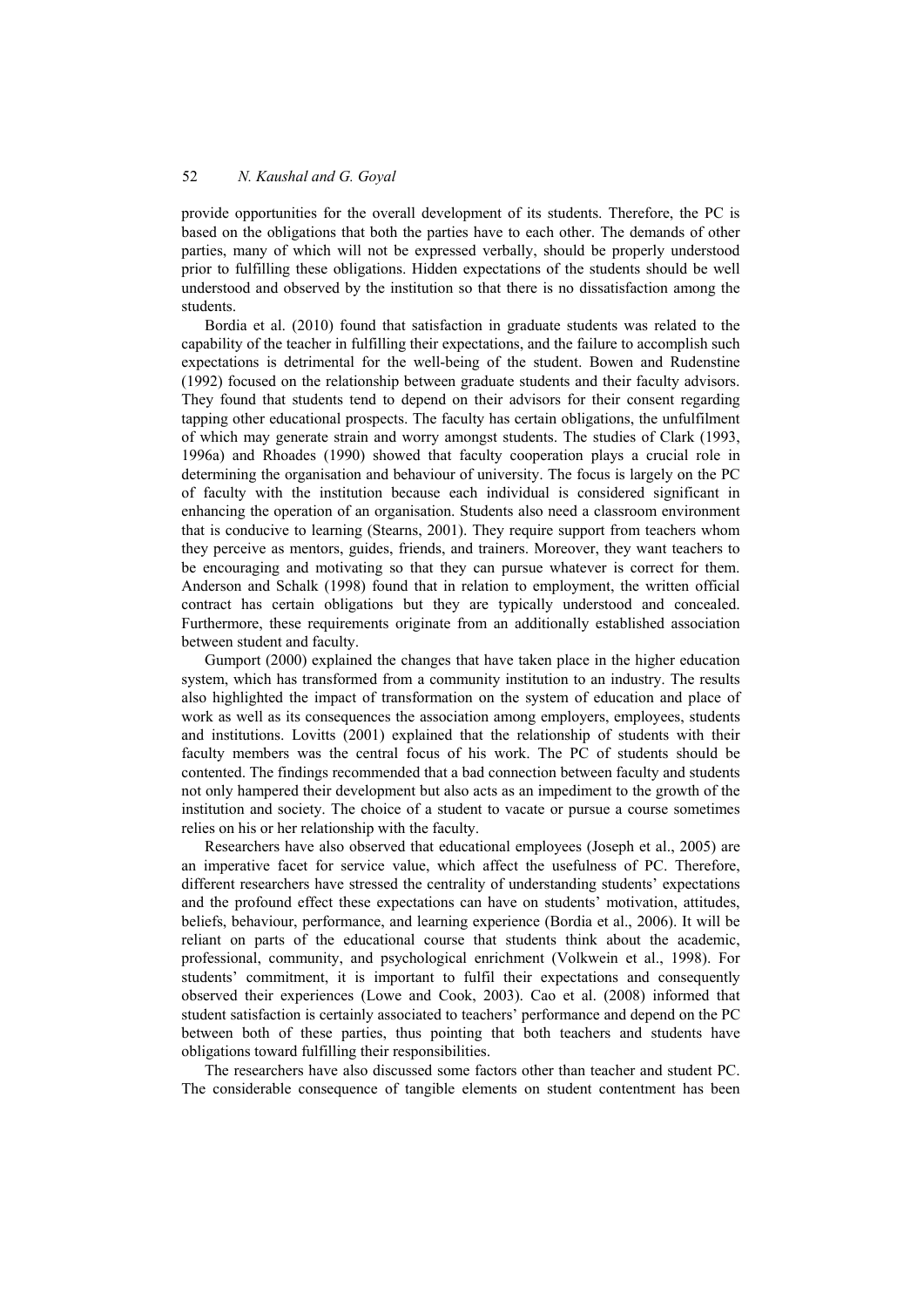sustained in earlier studies (El-Hilali et al., 2015). Pascarella and Terenzini (2005) acknowledged that academic affairs have a deep consequence on the student learning process. Other significant concepts like students' affairs evaluation activities are not given importance even though these things play an imperative role in the learning process of students along with academics. A significant quantity of student's learning takes place in an exterior environment, and hence, the incorporation of student's affairs in campus is essential. Researchers like Magolda (2005) and Manning et al. (2006) have recognised the value of alliance for campus units with students' learning units but they have observed that this collaboration is relatively complicated due to disparity in values, socialisation pattern, and structure. This difference is reasonable as campus units are commonly based on regulation and academics, whereas students' units are tend to be out-of-class knowledge learning.

In the overall context, the PC of students in educational institutes is concerned with service excellence. Quality assertion purposes require capturing the role taken by students as well as the ways in which institutions can give confidence and support educationally determined actions (Coates, 2005). Zineldin (2007) projected an outline, called 5Q, which consists precisely five input dimensions, i.e., the eminence of an entity, the quality of the method, infrastructure, interaction, communication and atmosphere (Zineldin, 2007; Zineldin et al., 2011). The outcomes also widen a number of prevailing notions (Ulriksen, 2009) and research results (Sander et al., 2000; Willcoxson et al., 2011) in education literature.

This study presents a new standpoint on the students' PC by presenting how their concerns for the meaning of this concept may notify their hopes of the university understanding. In the educational institutions, the services and substantial environments have undeviating effects on student satisfaction. Vaz and Mansori (2013) studied the impact of five factors of service quality (responsiveness, empathy, assurance, reliability, tangibility) on satisfaction of students at colleges and private universities. Further, they found that tangibility has control on fulfilment followed by understanding. In addition, responsiveness and reassurance have an unswerving and affirmative consequence on students' satisfaction. Ahmed and Nawaz (2011) initiated that there is a noteworthy correlation of satisfaction with the magnitudes of service quality, i.e., reliability, assurance, responsiveness, and empathy; however, the fifth factor, tangibility, has an irrelevant rapport with satisfaction of student. It is also pragmatic that the increase in students' satisfaction enhances their eagerness to put supplementary hard work in the direction of their studies. This empirically-based research presents the ways through which the pupil's voice can feed into excellence assertion results and highlights the issues students experience these days. Employability can also be considered as a method and creation of learning in higher education (Aamodt and Havnes, 2008). Moreover, the role of institutions in assigning their possessions and systematising their core curriculum, learning prospects, and support services further strengthens the relation with students (Kuh et al., 2003). The study recognised that PC theory has an imperative role in shaping the relationship of students with the institution and future studies can examine the various ways of enhancing this relationship.

The researchers showed the concerns of other constructs used in the study like placement cell as well as institution obligations. The review has also helped in recognising the themes related to student's PC, for example, students and staffs hopes etc.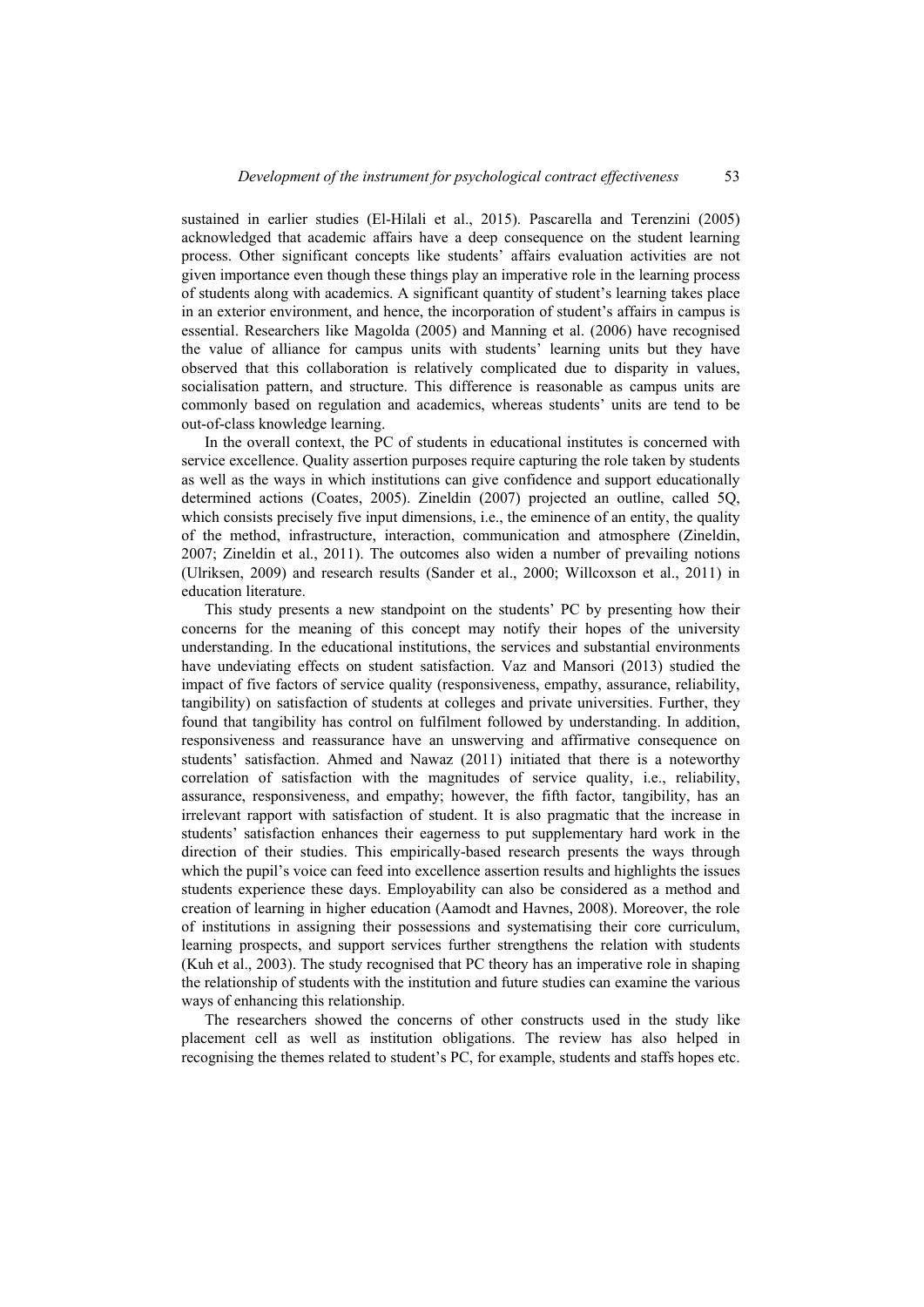The research of Gansemer-Topf et al. (2007) on student attrition encouraged them to address the challenges faced by students. They concluded that such proposals, i.e., the factors of institution obligations will assist in the enhancement of relationship of students with their institutes and will have a constructive outcome with regard to the accountability of an institute. Robinson and Garton (2007) examined the employability skills and traits introduced in students through tertiary education. It was inferred that institutes should develop appropriate skills in students so that they can become easily accustomed with the work place and generate high-quality culture. Gaffney-Rhys and Jones (2010) recommended that to enhance students' satisfaction, the contract created between them and their institute or university must be developed considerately so that services received by students can develop a belief that they are an element of community and that they will have an assured future. Seagraves and Dean (2010) examined in their research that outside institute learning is also essential for the general development of students and fulfilment of their PC, so they depicted that institutes must put together outside learning with academic learning. O'Toole and Prince (2014) conducted a study to discover the reciprocal exchange connection of student with the university and their view regarding the obligations of a university.

It has also been found from the previous literature that many studies concerning PCs are available in an organisational context, but there are fewer studies in educational settings, mainly concerning the undergraduate and postgraduate students within educational institutions. These studies have discussed the perspective of service quality in educational institutions. So, the current study will throw a light on the PC effectiveness factors in context to students in educational institutions. Further the current study has not only explored students' psychological contact regarding their relation or expectations from a teacher, but also reviewed some other factors concerning this PC. These factors include students' expectations from specific institutions regarding placement cell's obligation, infrastructure facilities, institution facilities, and various other facilities. The study has been done from a student's point of view, and it will help to understand the mental image of students regarding their expectations from an institute. The study will also help to know whether these expectations of students have been fulfilled in a positive manner or not. Table 1 illustrates various factors extracted from the literature given by the researchers who have developed the theoretical background of factors contributing to and maintaining PC effectiveness of students in the educational institutions at international level. Below mentioned, hypotheses played a contributing role from international context also because all these have been formulated from the various studies by foreign researchers.

Therefore, after going through the literature, the following hypotheses have been framed:

- Ha There is a positive relationship between teacher's obligations and infrastructure facilities as perceived by students.
- Hb There is a positive relationship between infrastructure facilities and institute facilities as perceived by students.
- Hc There is a positive relationship between teacher's obligation and institute facilities as perceived by students.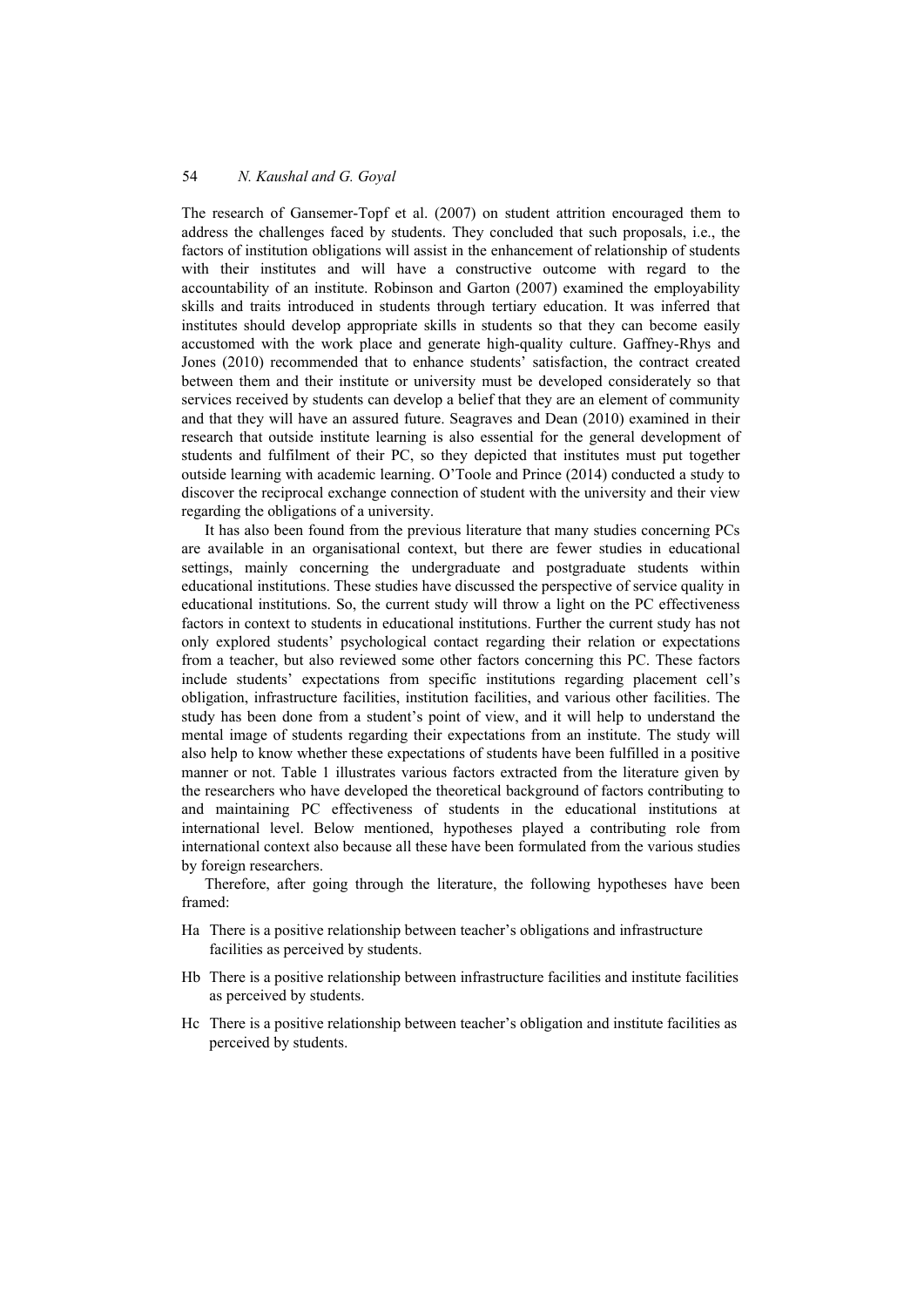| <i>Factors for students</i><br><i>psychological contract</i>                                                                | Description                                                                                                                                                                                                                                     | Authors reviewed                                                                                                                                                       |
|-----------------------------------------------------------------------------------------------------------------------------|-------------------------------------------------------------------------------------------------------------------------------------------------------------------------------------------------------------------------------------------------|------------------------------------------------------------------------------------------------------------------------------------------------------------------------|
| Teacher's obligation                                                                                                        | <i>Teacher's obligation</i> is defined as<br>their responsibilities toward their<br>students' improvement and learning<br>progress. Teachers should accept<br>accountability of their students'<br>performance in their classroom.              | Bowen and Rdenstine<br>(1992), Muñoz Cantero<br>et al. (2002), Martínez<br>(2008), Cao et al. (2008),<br>Pozo et al. (2011), Shukrie<br>$(2011)$ , and Dodeen $(2013)$ |
| Placement cell's<br>obligation,<br>infrastructure facilities.<br>institution facilities,<br>and various other<br>facilities | <i>Placement cell's obligation</i> is defined<br>as its responsibility to guide students<br>in the selection of their career and<br>development of their skill, knowledge,<br>and aptitude to meet the manpower<br>necessities of the industry. | Robinson and Garton<br>(2007), O'Toole and Prince<br>(2014), Gaffney-Rhys and<br>Jones (2010) and Seagraves<br>and Dean $(2010)$                                       |
|                                                                                                                             | <i>Infrastructure facilities</i> include<br>classrooms, laboratories, buildings,<br>equipment's and education<br>infrastructure, i.e., proper learning<br>environment in universities.                                                          |                                                                                                                                                                        |
|                                                                                                                             | <i>Institution facilities</i> include the varied<br>learning environments and spaces.                                                                                                                                                           |                                                                                                                                                                        |

**Table 1** Summary of selected PC factors and authors reviewed

#### **3 Methods**

A group of self-selected postgraduate management students of various central (two) and state universities (six) of Haryana, India was considered for collecting data. These central and state-level educational institutions were chosen because of their good reputation, and students across India and abroad come to study in these universities. A total of 300 students of the management department were contacted from these universities. These students supplied an appropriate purposive sample for this study because they could potentially demonstrate the importance and nature of PC because of their acquaintance with this thought. Moreover, being a student of professional course, the factors associated with the PC are the basic requirements for them. Moreover, the management students being more aged than students of other diploma and undergraduate level courses can comparatively be better judge than the rest.

#### **4 Procedure**

We adopted the procedures for scale development as outlined by Pasquali (2008). The data for the study were collected from 2017 to 2018. A quantitative survey was designed and made available online via Google Docs. The link generated through this process was distributed among the management students at the universities. The email addresses of students were collected from the respective universities administrative departments. In the case where email addresses were not available, printed questionnaires were sent to those students at their postal addresses.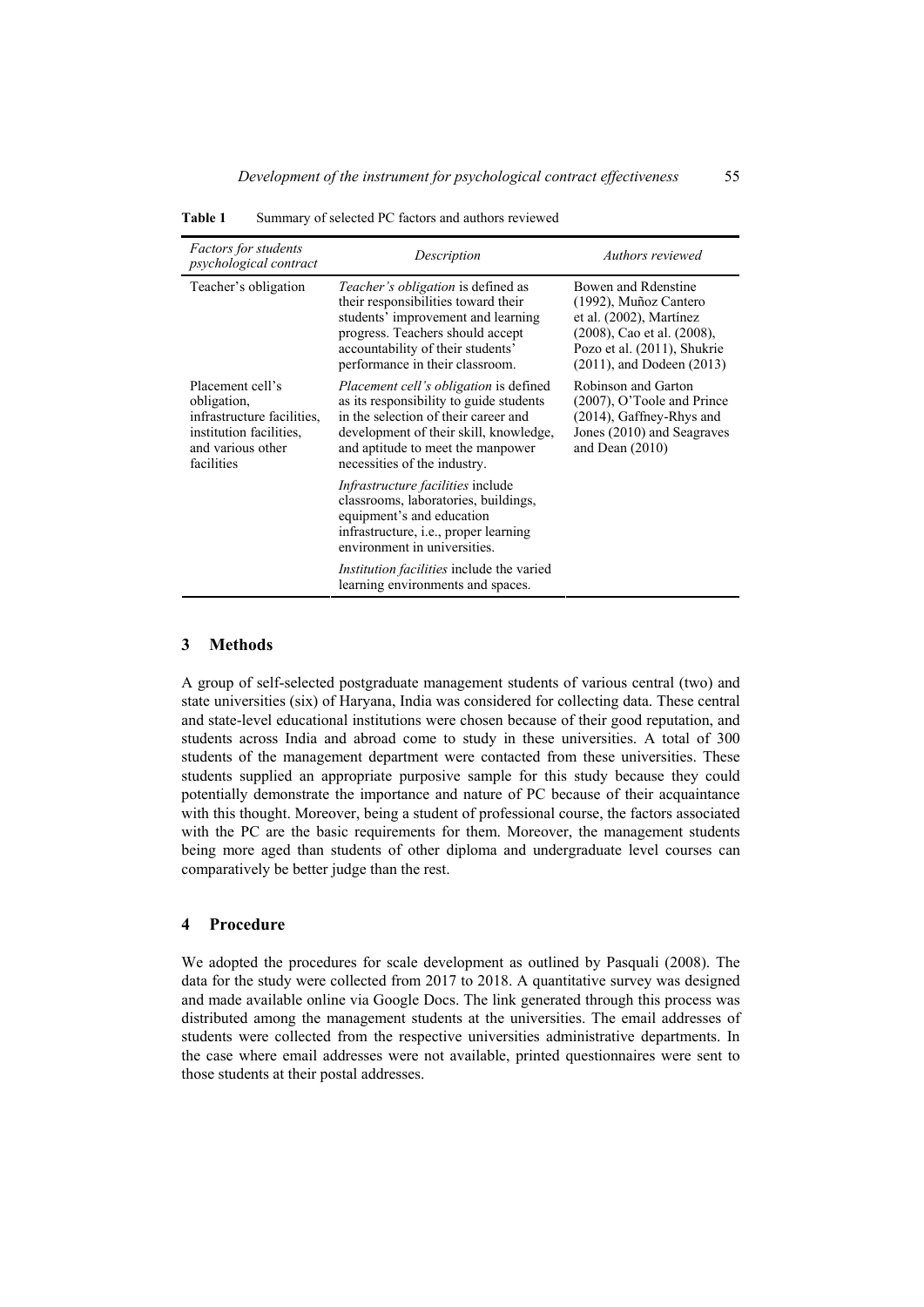# **5 Measures**

# *5.1 Demographics*

Both the surveys contained various demographic items pertaining information related to gender, annual family income, and residential area of the respondents. These demographics helped in understanding the respondent's PC.

# *5.2 Students' PC on the service quality of the educational institutes*

We used statements that represented the characteristics of service quality provided by educational institutions considering five major factors. The initial scale included 40 items that assessed the student's perception of service quality factors at their universities. The scale items were drafted from the perspective of an Indian educational institute's service quality. The items being selected after reviewing the international studies, so the study can be generalised for other countries also. Therefore, items that were selected proved to be of the best fit. The scale development participants were interviewed and answered principally with regard to two questions: first, in your belief, what is the significant measure for enhancing content regarding PC for you to feel valued by the institution? Second, which practices of PC would facilitate toward encouraging your interests at an institution? For checking the face or content validity, ten experts, including professors from the fields of human resource management and psychology, evaluated whether the draft items pertained to the factor in question. Items were tested with the sample of 30 students. The sample testing was done to check whether the students will be able to answer the items of the instrument. We chose the postgraduate students of management stream from various selected universities for data collection. Items were accurately understood with the help of rationalisation else it would be most likely difficult to expel item from the scale. Finally, after the judges' analysis, the items were finalised, which were to be measured with a five-point Likert scale ranging from strongly disagree to strongly agree.

# **6 Statistical analysis**

SPSS Version 19 and SPSS AMOS 22 were used for the analysis. Data were collected from 232 properly filled questionnaires and were examined thoroughly for missing values. We found that there was no multicollinearity because values concerning tolerance were above 0.2 and values concerning variance inflation factor (VIF) were less than 5.0. The normality of data was assessed in AMOS 22, and the practical values fall along a straight line, thus signifying that the experiential values are similar as could be anticipated from a normally distributed dataset (Field, 2009). The values for kurtosis were between +3 and −3 and the values for skewness were between +1 and −1. Through the process of exploratory factor analysis (EFA), the psychometric validation was first performed on the sample of 232 students. Further to analyse which factors' composition adjusts superior to a PC of students was calculated with the help of AMOS 22 on the sample of 300 including the previous sample of 232 students also.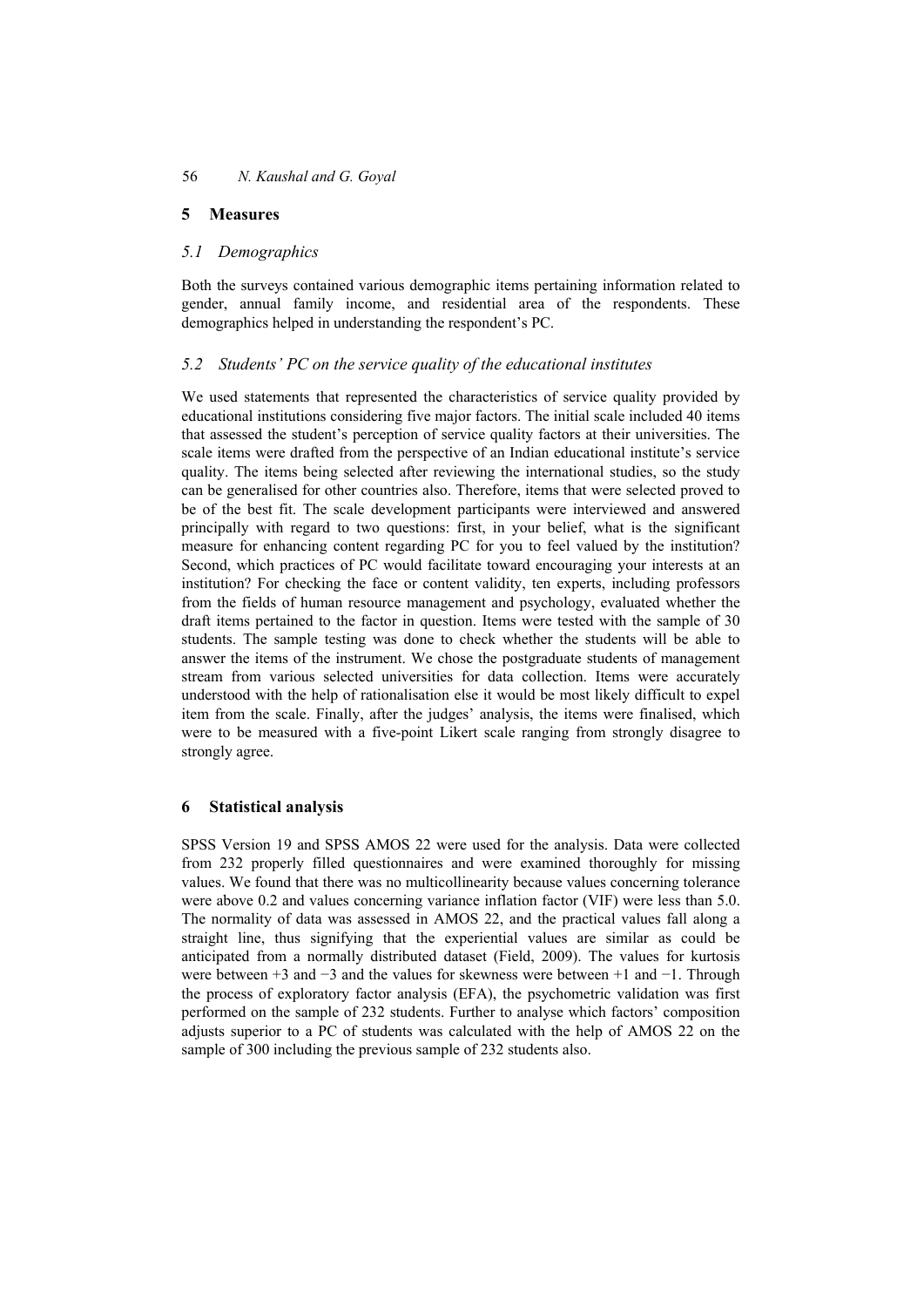Validation of the instrument involved several steps. First, principal components analysis (PCA) was used to perform EFA on the sample employing the original 40 items of the PC of students related to the educational institutions. The factor analysis helped to reduce the items to smaller set, i.e., from 40 to 26 for capturing the item variability. The original 40 items are given in Table 2. All standard adopted (eigenvalues higher than 1.0 and explained variance percentage of each factor above 3%) pointed to the existence of five factors.

Next, confirmatory factor analysis (CFA) was conducted using structural equation modelling techniques to confirm the factor structure found through the PCA method of factor analysis. Model fit for the confirmatory structure was judged using fit indices along with the chi square statistic  $(\chi^2)$  (non-significant probability value indicates an excellent fit to the data); which is the degree of freedom ratio (CMIN; ideally less than 2.0 but should not exceed 5.0); the root mean square error of approximation (RMSEA) must be less than 0.10; and comparative fit index (CFI) must be greater than 0.95 (Tabachnick and Fidel, 2007; Bentler, 1990; Hu and Bentler, 1999). After determining the final instrument, the Cronbach's alpha and Jöreskog's o in CFA for reliability on all five factors were computed. The correlation was also computed for three factors of CFA as an additional measure of convergent validity.

#### **7 Results**

#### *7.1 Participants*

The data was collected from 300 students belonging to various selected central (two) and state universities (six) of Haryana, India. The total of male and female respondents was 159 and 141, respectively, and most of the students belonged to the family whose annual income is more than Rs.3 lakhs. About 83% of the students belonged to the urban areas.

#### *7.2 Exploratory factor analysis*

The results of analysis established matrix high factorability. The value of KMO was 0.917, which is an outstanding, as is presented in the study of Kaiser (1974). The correlation matrix determinant was approximately close to zero, thus representing that the numbers of items were greater than the factors generated. Through the application of PCA, we were able to make a decision about extracting some of the factors. The factors were well-suited with a review based on theory, explaining 58% of construct's total variance and fulfilling the measure needed for a scale to have sufficient factors that give details regarding 60% of construct variance (Hair et al., 2009). In the current study, the value obtained was 70.314%. The factor loadings of 70% items were classified as very good according to the criteria suggested by Pasquali (2008). All five factors also demonstrated high internal consistency reliability, with alpha coefficients more than 0.70 (Nunnally and Bernstein, 1994; Peterson, 1994).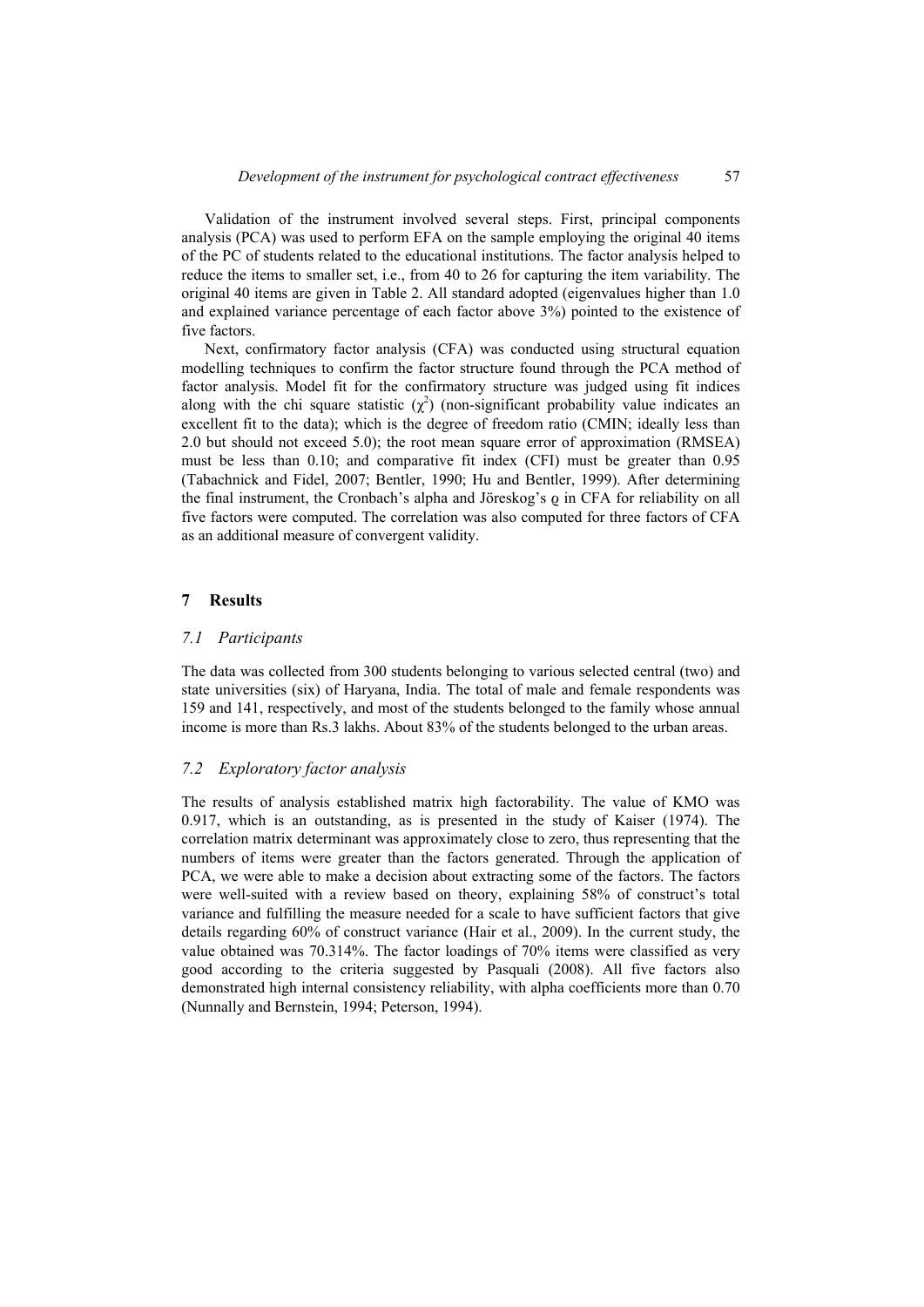| Factor and no. of<br>items |                                           | Loading of items<br>Items                                                                                               |                                                                                                                                     | Results                                                                                                                                    |  |
|----------------------------|-------------------------------------------|-------------------------------------------------------------------------------------------------------------------------|-------------------------------------------------------------------------------------------------------------------------------------|--------------------------------------------------------------------------------------------------------------------------------------------|--|
| F1                         | Teacher's<br>obligation<br>(16)           | S20, S23, S28,<br>S29, S30, S22,<br>S17, S18, S19,<br>S 27, S26,<br>S13, S21, S16,<br>S <sub>25</sub> , S <sub>24</sub> | 0.848, 0.847,<br>0.818, 0.795,<br>0.782, 0.804,<br>0.809, 0.795,<br>0.794, 0.751,<br>0.754, 0.628,<br>0.737, 0.726,<br>0.690, 0.687 | $Eigenvalue = 17.776$<br>Variance explained = $28.137\%$<br>Reliability:<br>Cronbach alpha = $0.969$<br>Jöreskog's $\rho$ in CFA = 0.954   |  |
| F <sub>3</sub>             | Institution<br>facilities (8)             | S8, S9, S10,<br>S <sub>11</sub> , S <sub>10</sub> , S <sub>14</sub> ,<br>S <sub>15</sub> , S <sub>2</sub>               | 0.750, 0.651,<br>0.685, 0.645,<br>0.558, 0.643,<br>0.590, 0.600                                                                     | $Eigenvalue = 2.680$<br>% of variance explained = $12.956$<br>Reliability:<br>Cronbach alpha = $0.921$<br>Jöreskog's $\rho$ in CFA = 0.795 |  |
| F4                         | Placement<br>cell's<br>obligation<br>(10) | S36, S33, S34,<br>S37, S39, S35,<br>S40, S32, S38,<br>S31                                                               | 0.718, 0.703,<br>0.692, 0.723,<br>0.696, 0.662,<br>0.598, 0.580,<br>0.605, 0.468                                                    | $Eigenvalue = 1.544$<br>% of variance explained = $12.512$<br>Reliability:<br>Cronbach alpha = $0.881$<br>Jöreskog's $\rho$ in CFA = 0.878 |  |
| F <sub>2</sub>             | Infrastructure<br>facilities (4)          | S1, S3, S4, S5                                                                                                          | 0.541, 0.515,<br>0.677, 0.668                                                                                                       | $Eigenvalue = 1.311$<br>% of variance explained = $7.412$<br>Reliability:<br>Cronbach alpha = $0.801$<br>Jöreskog's $\rho$ in CFA = 0.478  |  |
| F <sub>5</sub>             | Other<br>facilities (2)                   |                                                                                                                         | 0.840, 0.686                                                                                                                        | $Eigenvalue = 1.056$<br>% of variance explained = $5.506$<br>Reliability:<br>Cronbach alpha = $0.751$<br>Jöreskog's $\rho$ in CFA = 0.161  |  |

**Table 2** Factor loadings, eigenvalue, variance explained, reliability (Cronbach alpha and Jöreskog's  $Q$ ) for each factor of the study

Notes: Total variance explained: 70.314%, teacher's obligation = F1, institution facilities = F3, infrastructure facilities = F2, placement cell's obligation = F4, other facilities = F5.

*Source:* Calculated

## *7.3 Confirmatory factor analysis*

CFA was conducted to confirm a factor structure for the PC between institutions and students using the gathered data. This analysis has been executed on factors obtained from the exploratory analysis to choose the maximum likelihood technique for assessing all models. For evaluating dimensionality prior to the testing of a multiple-factor model, a single construct model should be tested in CFA (Byrne, 2009). Therefore, in this study, two models were tested and evaluated. Model 1, with one-factor, concerning the PC of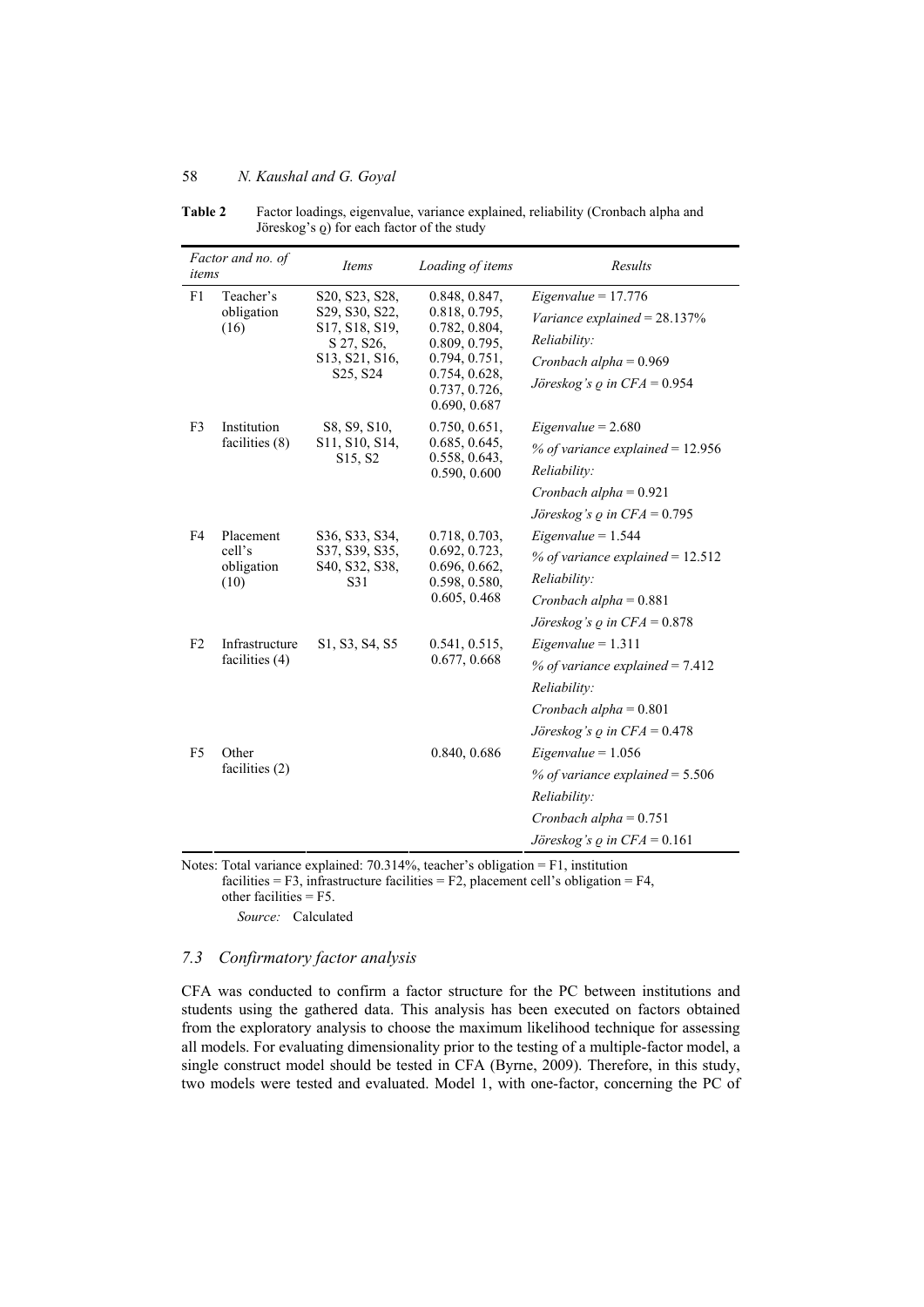students (PCS) as a latent variable and 26 items demonstrating the various observed variables regarding teachers and placement cell's obligation, institutions, and infrastructure facilities was developed. Model 2, a three-factor structure taken from EFA, was also designed. In model 1, only 26 items out of 40 were taken because for all other items factor loading (in AMOS) was less than 0.5. Therefore, on this basis, the one-factor model was designed.

The values that point out acceptable adjustment for a model are: NC (CMIN/DF), values can be 2.0 or 3.0 or at most up to 5.0; CFA values must be higher than 0.90, and the RMSEA values must be lower than 0.06 or up to 0.08 as suggested by Kline (2011). Hence, the one-factor model was found to be not a good fit, as the values shown in Table 3 are not appropriate.

| Parameters                 | $ChiSq$<br>$(x^2)$ | Df  | ChiSa/df | <b>CFI</b> | <b>RMESA</b> | Confidence<br>interval | <i>p</i> -value |
|----------------------------|--------------------|-----|----------|------------|--------------|------------------------|-----------------|
| Model 1: model fit indexes |                    |     |          |            |              |                        |                 |
| 105                        | 1.925.655          | 299 | 6.440    | 0.736      | 0.153        | $0.147$ to $0.160$     | p < 0.001       |
| Model 2: model fit indexes |                    |     |          |            |              |                        |                 |
| 110                        | 1.447.261          | 296 | 4.889    | 0.813      | 0.130        | $0.123$ to $0.136$     | p < 0.001       |
|                            | .                  |     |          |            |              |                        |                 |

**Table 3** Model fit indices

*Source:* Calculated

However, upon testing the hypothesised three-factor model (model 2), we found that the results give improved indices as shown in Table 3. The factor loadings of items were having its values between 0.55 and 0.88, thus presenting good-class items.

It is vital to highlight that for conducting CFA, similar multi-factorial structure of 26 items were distributed across three factors, which was in conformity with the previous literature and exploratory justification, such that understanding of factors is similar as exhibited in Table 2. Two factors have not been shown in model 2 because the factor loadings of these two factors were less than 0.5. The results validated the institution and student's PC model by viewing the theoretical appropriateness of the structure acquired in the exploratory analysis and logical fit. The three-factor model is signified in Figure 1.

In this study, we examined the construct validity of various factors related to student's PCs by measuring the discriminant and convergent validity. The convergent validity refers to the degree of conformity between two or more measures of an identical construct. Its appropriateness has been indicated through the reliability of all five factors that were above  $\rho = 0.70$ , thus indicating effective convergence (Hair et al., 2009). Further, all items of the factors measure loaded considerably positive onto their particular factor. All 40 items presented the loadings to be over 0.5 (Hair et al., 2009) for four factors to which they were allocated; hence, it shows convergent validity of the scale. Thus, it can be stated that the scales for these five factor dimensions possessed convergent validity. In continuation with assessing discriminant validity, MSV and AVE were calculated for model 2, and we found that MSV of all the factors was less than AVE of all the factors. The above table shows all the calculated values of AVE and MSV. Hence, it can be concluded that model is fulfilling the requirement of construct validity for convergent and discriminant validity.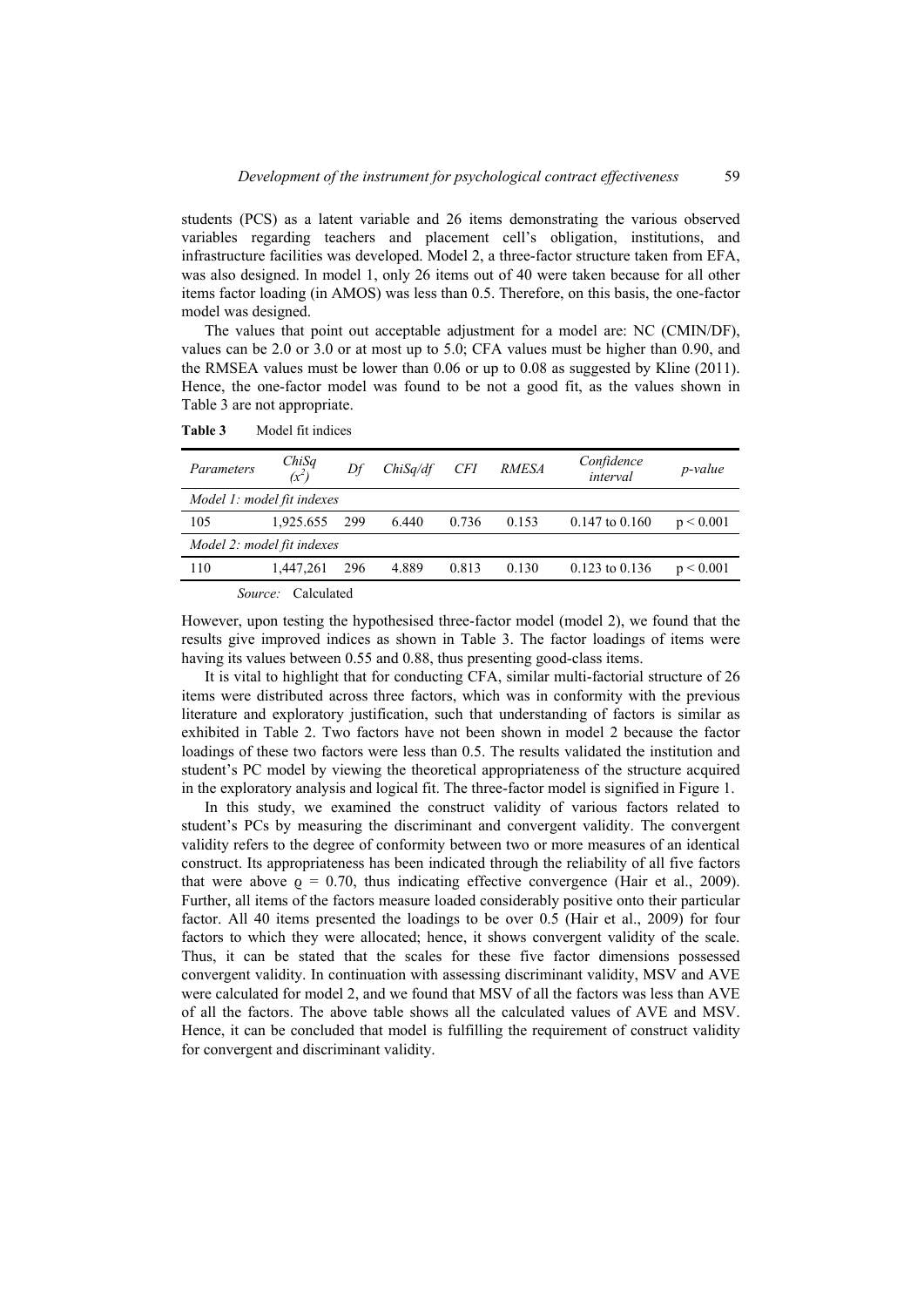# *Model 2*

**Figure 1** Model for Student psychological contract effectiveness factors (see online version for colours)



**Table 4** Convergent validity

| Convergent validity                             | Teacher's<br>obligation | <i>Infrastructure</i><br>facilities | Institution<br>facilities | Placement cell's<br>obligation |  |
|-------------------------------------------------|-------------------------|-------------------------------------|---------------------------|--------------------------------|--|
| Average variance extracted<br>$(AVE)$ (model 1) | 0.5709                  |                                     |                           |                                |  |
| Average variance extracted<br>$(AVE)$ (model 2) | 0.678314                | 0.576954                            | 0.626431                  | NA.                            |  |
| AVE > 0.5                                       |                         |                                     |                           |                                |  |
| Composite reliability (CR)<br>(model 2)         | 0.971                   | 0.800                               | 0.921                     | Nil                            |  |
| $CR > 0.7$ (except infrastructure facilities)   |                         |                                     |                           |                                |  |
| Convergent validity                             | Established             | Established                         | Established               | Established                    |  |
| $0 \t\t 1 \t\t 1 \t\t 1$                        |                         |                                     |                           |                                |  |

*Source:* Calculated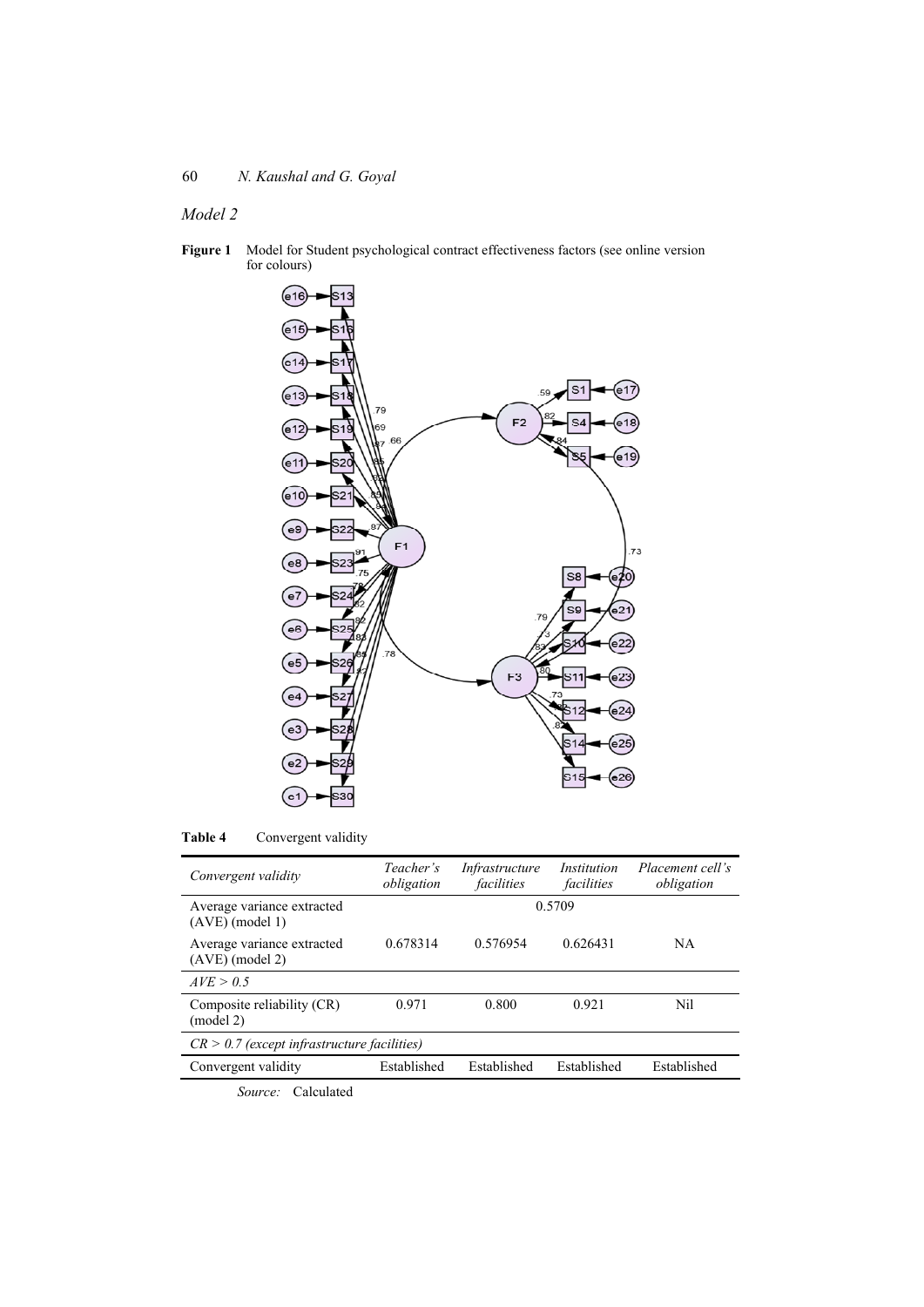| Discriminant<br>validity | Factor<br>correlation(r) | Squared factor<br>correlation $(r^2)$ | $AVE's > r^2$ | p-value   | Discriminant<br>validity |
|--------------------------|--------------------------|---------------------------------------|---------------|-----------|--------------------------|
| $F1 \le -\ge F2$         | 0.663                    | 0.439                                 | 0.678, 0.576  | p < 0.001 | Established              |
| $F3 \le -\ge F1$         | 0.782                    | 0.611                                 | 0.626, 0.678  | p < 0.001 | Established              |
| $F3 \le -\ge F2$         | 0.727                    | 0.528                                 | 0.626, 0.576  | p < 0.001 | Established              |

**Table 5** Discriminant validity (model 2)

Notes: Model 2. F1 = teacher's obligation,  $F2$  = infrastructure facilities, and

 $F3$  = institution facilities.

*Source:* Calculated

Table 4 also depicts that all the hypotheses constructed from the literature have been proved to be significant at the p-value for  $F1 \le -\ge F2$ ,  $F3 \le -\ge F1$ , and  $F3 \le -\ge F2$ , which is less than 0.001. The correlation value is also greater than 0.5. So, it has been analysed from the results of model 2 that the three factors of this model can be used by any educational institution to improve the quality of their services. Literature also highlighted that the role of teachers seems to be very important in determining student satisfaction (Shah et al., 2013; Butt and Rehman, 2010; Gibson, 2010). According to Fredickson (2012) student satisfaction is largely influenced by the support of faculty, curricular challenge, instruction, and academic advertisement. This opinion is also supported by Purgailis and Zaksa (2012) claiming that quality of academic faculty influences the content received by students hence maximising their satisfaction. They further concluded that "currently the most important elements in the provision of the study process are the academic staff that pass over their knowledge, study content and teaching methods, acquired skills and readiness for labour market" [Purgailis and Zaksa, (2012), p.148]. A qualified teaching faculty, who have consistency in teaching and demonstrate adequate knowledge and skills are recognised by students (Douglas et al., 2006) and is highly ranked as a determinant of student satisfaction in their study. The same is suggested in several other studies (Navarro et al., 2005; Elliott and Shin, 2002). DeShields et al. (2005) also assert that students' perception of faculty will provide them with a positive learning experience and result in satisfaction. Hill et al. (2003) state that the role played by teachers in any institute determines the students' perception on quality education. Further regarding the other two factors suggested by the model like the institute facilities and infrastructure are also highlighted by the into two categories, i.e., academic and non-academic facilities which included IT laboratory, library resources, and well-equipped classrooms and non-academic facilities like dormitory rooms, infrastructure for games and sports, cultural activities and location. Therefore, college facilities have been found to influence student satisfaction (Bezuidenhout and De Jager, 2014; Manzoor, 2013; Gibson, 2010; Douglas et al., 2008). Moreover, both of these factors will finally lead to the effectiveness of PC between the stakeholders.

#### **8 Theoretical contribution and managerial implications**

This section of the study is divided into two subsections. The first sub-section discusses the theoretical contribution of the study. The focus of the next sub-section is on the managerial implications related to PC effectiveness for service quality in academic institutions regarding various factors such as teachers' obligations for imparting good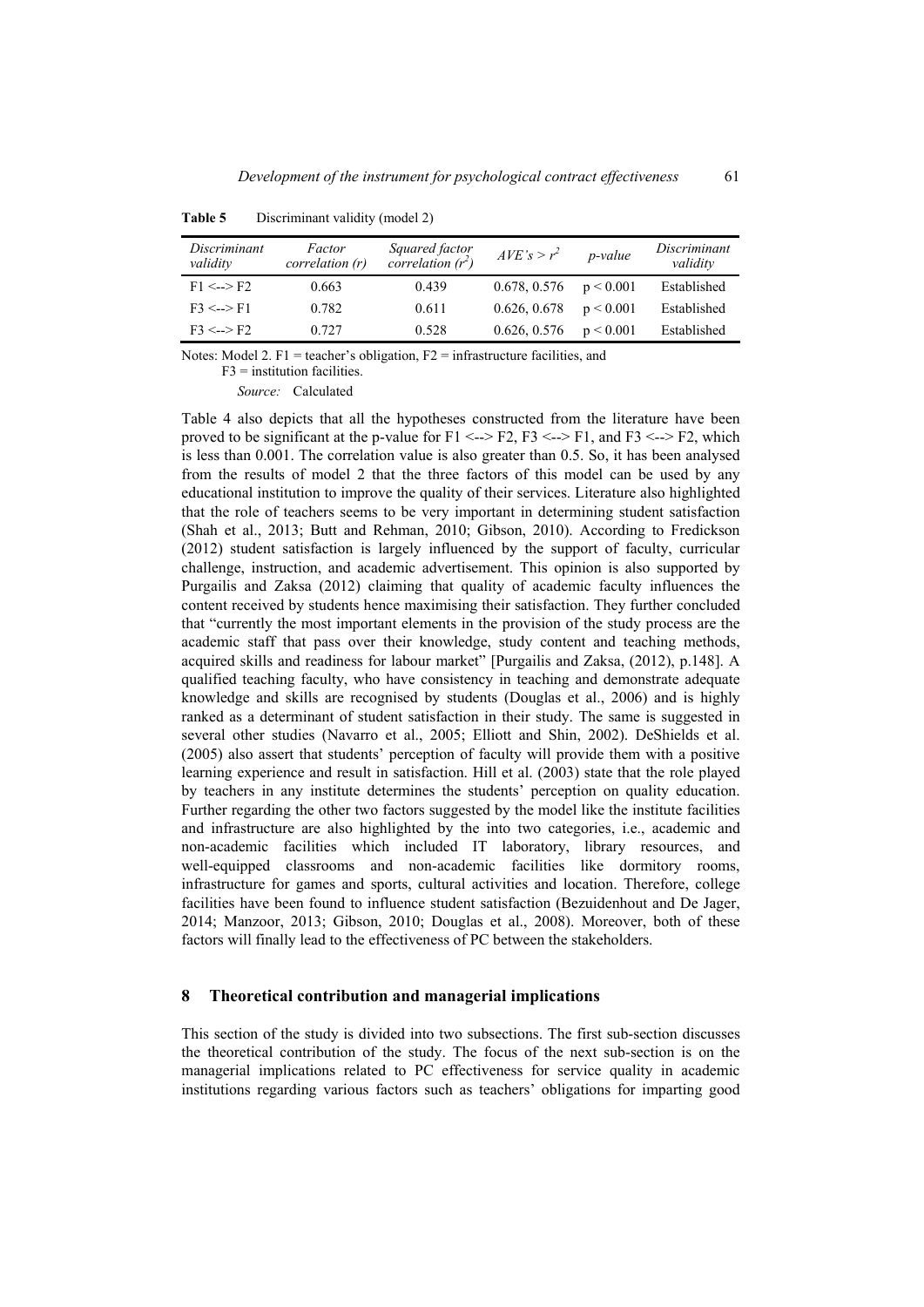quality education, better infrastructure, institution and placement facilities, etc. The study has also developed an instrument and model comprising above discussed factors.

## *8.1 Theoretical contribution*

This study is an attempt to address PC effectiveness of students regarding various factors of service quality with the help of model developed in context to higher education institutions.

The study enhances the literature by proposing and validating the research model which measure the psychological contact effectiveness of students. It also formulates both educational and practical assistance and proposes a number of applications for research. Previous researches on the quality of services in higher education have focused more on the educational (Atheeyaman et al., 1997; Soutar and McNeil, 1996) rather than the administration perspective. Thus, reflecting a concentration on course delivery methods and the value of courses and teaching. Kamal and Ramzi (2002) studied the administrative perspective of higher education institutions by determining students' observations regarding registration and academic counselling across dissimilar faculties and other organisational services to reassure the constructive eminence facility that are related with the academics. In addition, according to De Jager and Gbadamosi (2013), the prospects associated with the learning services by students are internationalisation, promotion and support, right to use, employees and academic superiority, accommodation, and conveniences. All these studies taken together did not focus on PC effectiveness of students regarding various factors of service quality. Accordingly, the current literature has been enriched with PC effectiveness of students regarding various factors of service quality.

## *8.2 Managerial implications with respect to PC factor effectiveness model*

The various factors of model 2 as shown in Figure 1 suggest that the students' perception of education quality is heavily influenced by an institution. This study shows that environment formed by education institutions controls students' perception of excellence, i.e., students and institution. The educational institutions advocate the offering of a high level of quality education expectations of the students. Therefore, authorities of these institutions should ensure an encouraging learning atmosphere for students by offering them various facilities as per their expectations from the institutions. These facilities must include teachers' obligations for imparting good quality education, better infrastructure, institution, and placement facilities. The establishment of proper practice of inspection to support all these facilities needs a continuous monitoring. Administration of higher institutions ought to device a structure for accumulating feedback from their students on a consistent basis. Evidences so realised should form part of the source for making decisions about superiority issues in their institutions in direction to reinforce the PC between students and educational institution for service quality of various factors.

In lieu to eliminate the violation of PC for all these facilities and to give assurance for quality services, the different types of standards should be established. However, the incorporated and supervisory bodies both at national and international level should be assigned the responsibility to check appropriate compliance of these standards for maintaining a sound educational environment. Further, all these factors discussed in the study are pertinent not only in one country but have remained the major area of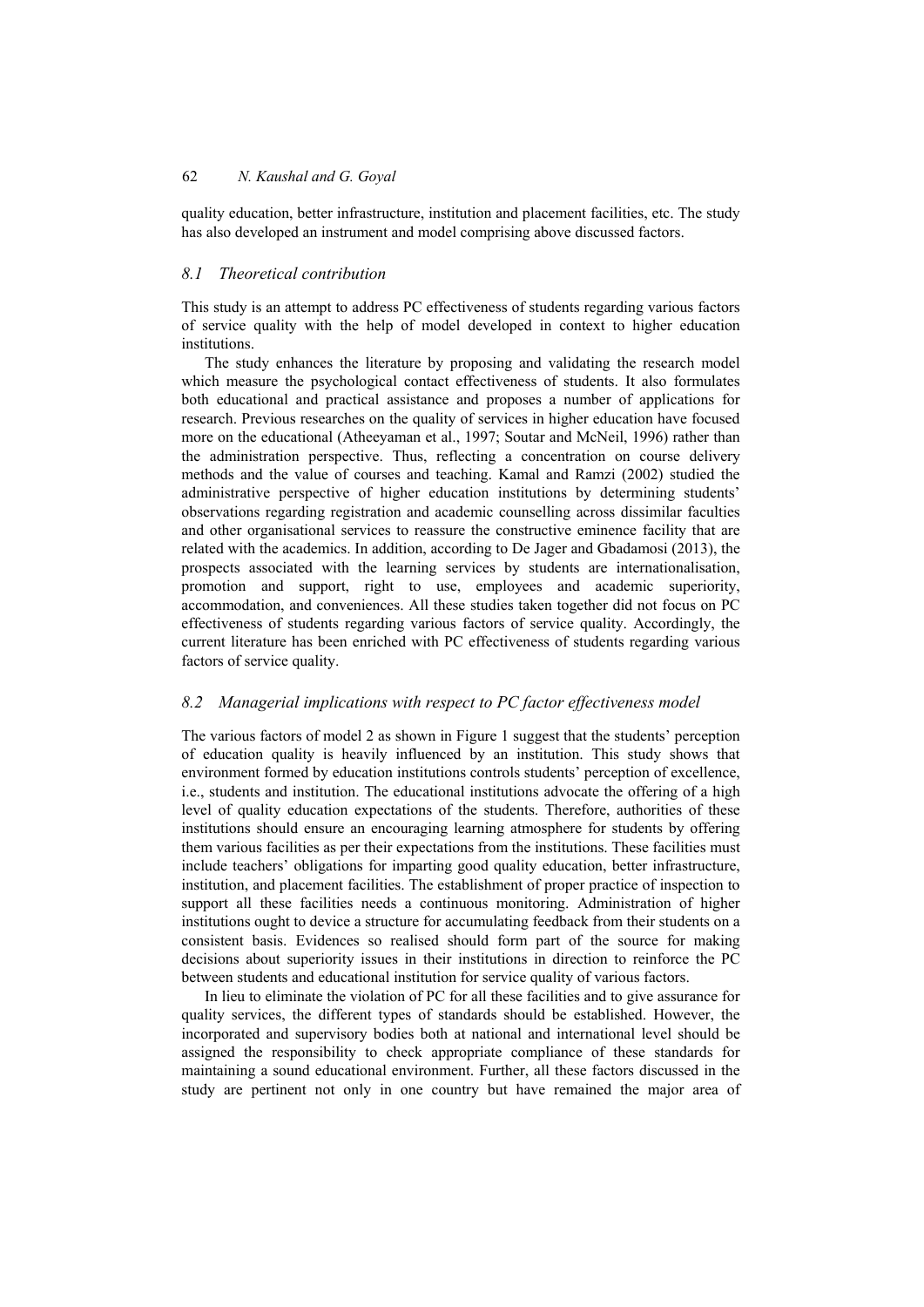discussion with various researchers at international level also. It has been highlighted in the current study in literature review as well as Table 1 also depicts the factors discussed by various foreign researchers. So, the study's result can be implicated in all the countries contributing to the field of higher education.

## **9 Conclusions**

The study's rationale was to analyse the efficiency of student PC for facilities presented in different educational institutions. These constructs consisted of teachers and placement cell's obligations as well as infrastructure and institution facilities. Here the two models consisting of identifying factors have been tested. For the study, three hypotheses have also been framed on the basis of earlier literature. The models consist of a single factor and three-factor model. It has been further analysed from the work that second model (3-factor) did better than one factor model. The three-factor model consists of constructs like teacher's obligation, infrastructure, and institution facilities. On the basis of model 2, the hypotheses derived from literature have been analysed. The first hypothesis that there is a positive relationship between the teacher's obligations and infrastructure facilities has been confirmed from the value of correlation 0.663 and the p-value which is less than 0.001 ( $p < 0.001$ ). According to DeShields et al. (2005), the major predictors of student contentment with educational services are performance of faculty, staff, and classes. Further, for the second hypothesis, the facilitation of positive relationship between infrastructure and institute has proved to be positive as the correlation value is 0.782 and analysed that the p-value is also less than 0.001. This hypothesis measures the areas that help in analysing the institutions that provides an environment for students, which leads to experiences and outcomes that comprise student accomplishment, generally defined as determination, knowledge, and the degree of attainment (Kuh, 2001). Finally, a third hypothesis is that there is a positive relationship between teacher's obligation and institute facilities, which is definite from the positive p-value and correlation values. So, these results have recommended that student PC in the framework along with the educational institution facilities factors consist of three-factor, including 26 items largely and named as a multi-dimensional construct. Hence, the study has numerous inferences for policy community and education management and they should have to logically make available three facilities for fulfilling students' PC in the contemporary scenario, will uphold a resonance relation between students and institutions. Furthermore, the probable limitation and testing of the model in a current study of higher education systems would endow with an important understanding about higher educational quality both at the local and international levels as the studies in worldwide context have supported all the factors.

## **10 Limitations and directions for future research**

The researchers have motivated to pursue work in this area, which provides recommendations for future studies. The potential studies in this area can be elaborated by making a comparative study of the public and private educational institutes. Further, this comparison can be extended in the context of the geographical area by making proper segmentation of the population as well as choosing a representative sample from each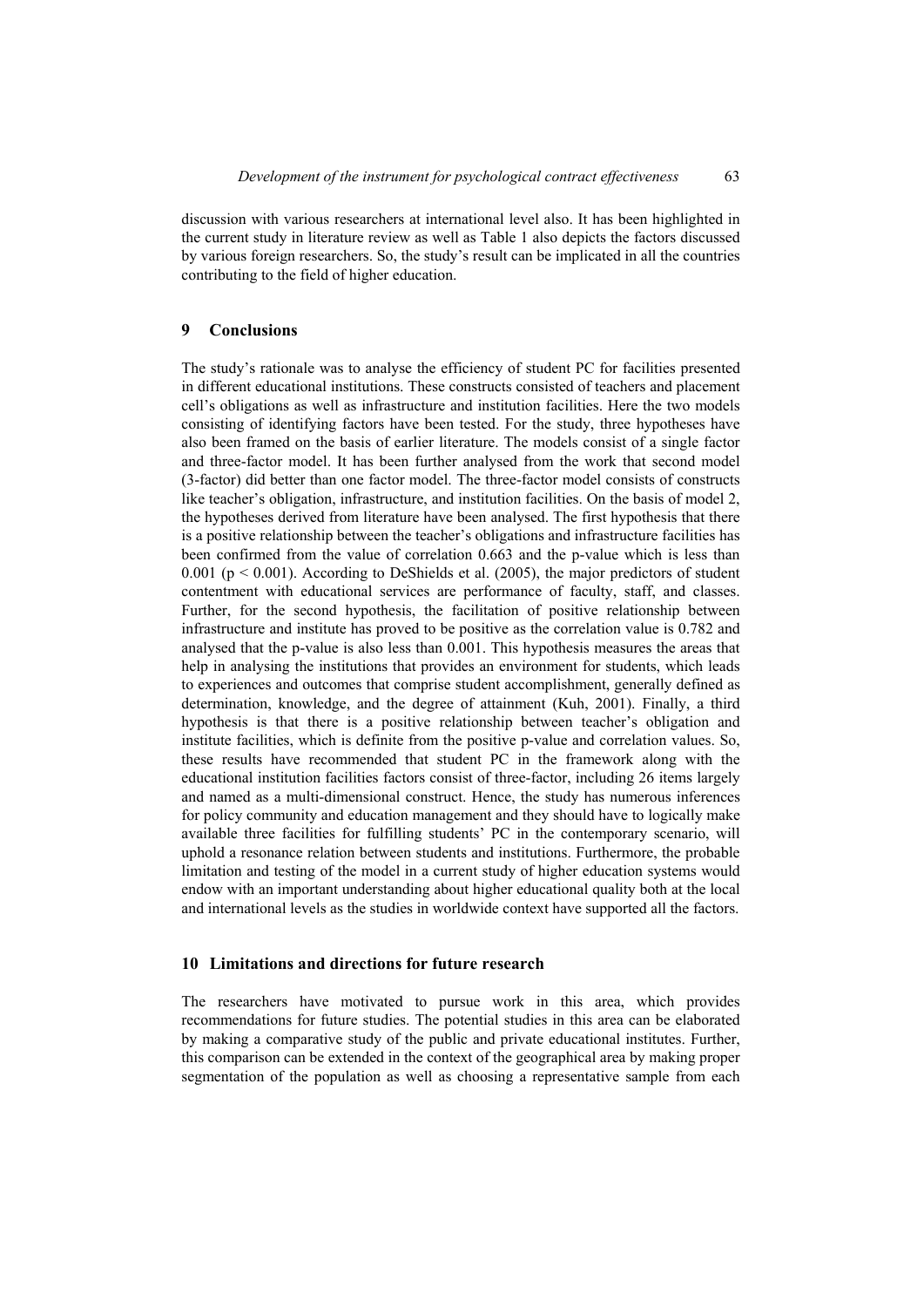area. Moreover, as viewed from the previous literature, few studies of the mediation effects for constructs like teacher obligation, institute, and infrastructure facilities and training and placement cell obligation have been conducted. So, in future research, all these areas can be incorporated. In the current study an instrument has been developed with various factors of student PC. In further studies in this area, this instrument can be tested at an international level also. Since as discussed earlier all the factors have been created from the research in international context also.

## **References**

- Aamodt, P.O. and Havnes, A. (2008) 'Factors affecting professional job mastery: quality of study or work experience?', *Quality in Higher Education*, Vol. 14, No. 3, pp.233–248.
- Ahmed, I. and Nawaz, M.M. (2011) 'Student's perspective of service quality in higher learning institutions; an evidence based approach', *International Journal of Business and Social Sciences*, Vol. 2, No. 11, pp.159–164.
- Anderson, N. and Schalk, R. (1989) 'The psychological contract in retrospect and prospect', *Journal of Organizational Behavior*, Vol. 19, No. S1, pp.637–647.
- Argyris, C. (1962) *Understanding Organizational Behaviour*, Dorsey, Homewood, IL.
- Atheeyaman, A. (1997) 'Linking student satisfaction and service quality perceptions: the case of university education', *European Journal of Marketing*, Vol. 31, No. 7, pp.528–540.
- Bentler, P.M. (1990) 'Comparative fit indexes in structural models', *Psychological Bulletin*, Vol. 107, No. 2, pp.238–246.
- Bezuidenhout, G. and De Jager, J. (2014) 'Clients' service perceptions of private higher education institutions in South Africa: an importance-performance analysis for strategic managers', *African Journal of Business Management*, Vol. 8, No. 2, pp.55–67.
- Bolino, M.C. and Turnley, W.H. (2003) 'Going the extra mile: cultivating and managing employee citizenship behavior', *Academy of Management Perspectives*, Vol. 17, No. 3, pp.60–71.
- Bordia, S., Hobman, E.V., Restubog, S.L.D. and Bordia, P. (2010) 'Advisor-student relationship in business education project collaborations: a psychological contract perspective', *Journal of Applied Social Psychology*, Vol. 40, No. 9, pp.2360–2386.
- Bordia, S., Wales, L., Pittam, J. and Gallois, C. (2006) 'Student expectations of TESOL programs: student and teacher perspectives', *Australian Review of Applied Linguistics*, Vol. 29, No. 1, pp.4.1–4.21.
- Bowen, W. and Rudenstine, N. (1992) *In Pursuit of the PhD*, Princeton University Press, Princeton, NJ.
- Butt, B.Z. and Rehman, K.u. (2010) 'A study examining students satisfaction in higher education', *Procedia Social and Behavorial Science*, Vol. 2, No. 2, pp.5446–5450.
- Byrne, B.M. (2009) *Structural Equation Modeling with AMOS: Basic Concepts, Applications, and Programming*, 2nd ed., Routledge, New York.
- Cao, W., Zhang, J. and Guo, J. (2008) 'Empirical study on the differences of the psychological contract's contents between the teachers and students in three colleges', *Higher Education Exploration*, Vol. 6, No. 1, pp.116–120.
- Clark, B. (1996a) 'Substantive growth and innovative organisation: new categories for higher education research', *Higher Education*, Vol. 32, No. 2, pp.417–430.
- Clark, B.R. (1993) 'The research foundations of post‐graduate education 1', *Higher Education Quarterly*, Vol. 47, No. 4, pp.301–315.
- Clark, B.R. (1996b) 'Case studies of innovative universities: a progress report', *Tertiary Education and Management*, Vol. 2, No. 1, pp.52–61.
- Coates, H. (2005) 'The value of student engagement for higher education quality assurance', *Quality in Higher Education*, Vol. 11, No. 1, pp.25–36.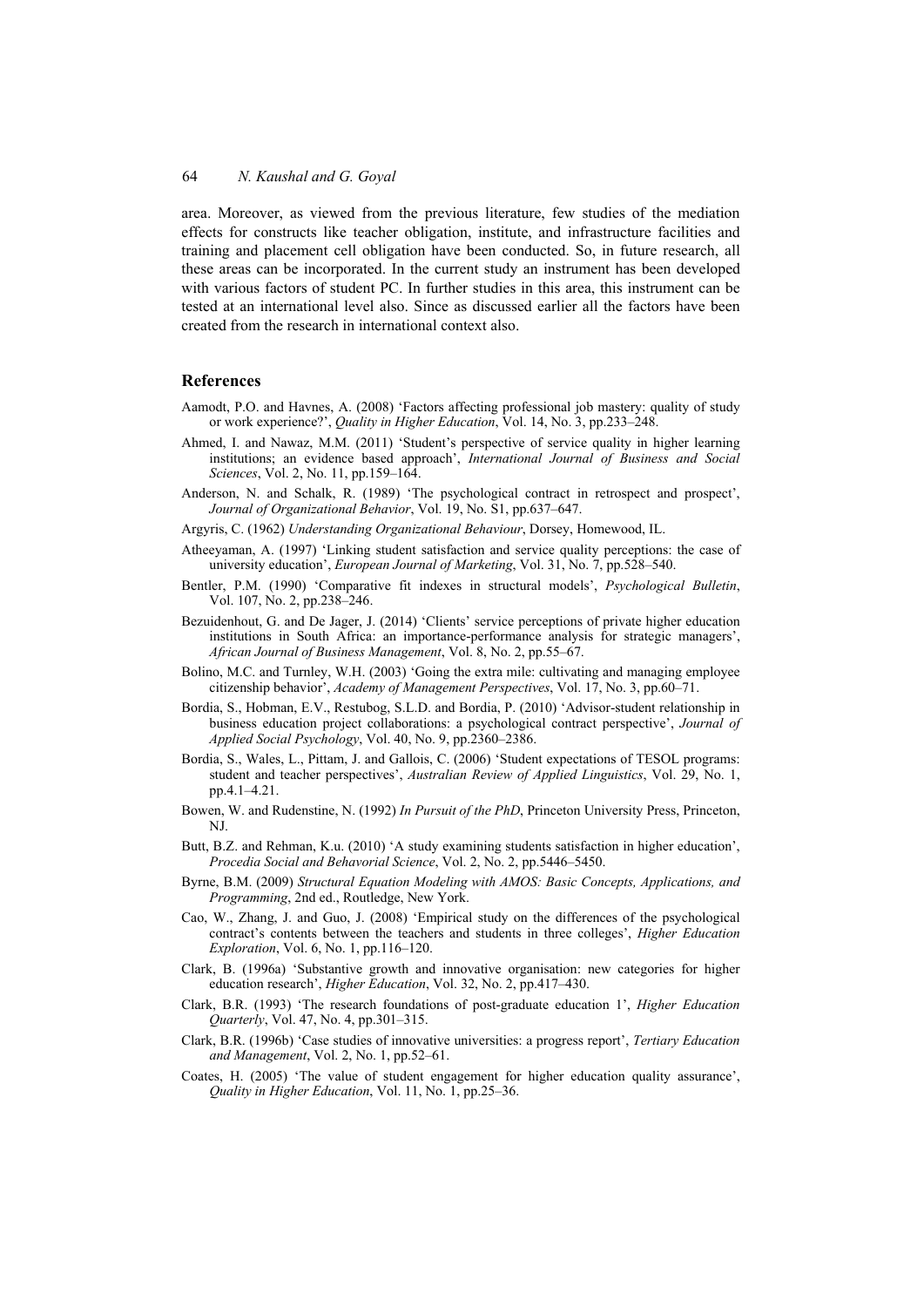- De Jager, J. and Gbadamosi, G. (2013) 'Predicting students' satisfaction through service quality in higher education', *The International Journal of Management Education*, Vol. 11, No. 3, pp.107–118.
- DeShields Jr., O.W., Kara, A. and Kaynak, E. (2005) 'Determinants of business student satisfaction and retention in higher education: applying Herzberg's two factor theory', *International Journal of Educational Management*, Vol. 19, No. 2, pp.128–139.
- Dodeen, H. (2013) 'Validity, reliability, and potential bias of short forms of students' evaluation of teaching: the case of UAE university', *Educational Assessment*, Vol. 18, No. 4, pp.235–250, doi:10.1080/10627197.2013.846670.
- Douglas, J., Douglas, A. and Barnes, B. (2006) 'Measuring student satisfaction at a UK university', *Quality Assurance in Education*, Vol. 14, No. 3, pp.251–267.
- Douglas, J., McClelland, R. and Davies, J. (2008) 'The development of a conceptual model of student satisfaction with their experience in higher education', *Quality Assurance in Education*, Vol. 16, No. 1, pp.19–35.
- El-Hilali, N., Al-Jaber, S. and Hussein, L. (2015) 'Students' satisfaction and achievement and absorption capacity in higher education', *Procedia-Social and Behavioral Sciences*, Vol. 177, No. 1, pp.420–427.
- Elliott, K.M. and Shin, D. (2002) 'Student satisfaction: an alternative approach to assessing this important concept', *Journal of Higher Education Policy and Management*, Vol. 24, No. 2, pp.197–200.
- Field, A. (2009) *Discovering Statistics using SPSS*, 3rd ed., Sage, Thousand Oaks, CA.
- Fredickson, J.E. (2012) 'Linking student effort to satisfaction: the importance of faculty support in creating a gain-loss frame', *Academy of Educational Leadership Journal*, Vol. 6, Special Issue, pp.111–124.
- Gaffney‐Rhys, R. and Jones, J. (2010) 'Issues surrounding the introduction of formal student contracts', *Assessment & Evaluation in Higher Education*, Vol. 35, No. 6, pp.711–725.
- Gansemer-Topf, A.M., Stern, J.M. and Benjamin, M. (2007) 'I'm not new but I still feel lost: examining the needs of second-year students', in Tombolosky, B.F. and Cox, B.E. (Eds.): *Shedding Light: An Exploration of the Second College Year*, University of South Carolina, National Resource Center for the First-Year Experience and Students in Transition, Columbia, SC, Monograph No. 47, pp.31–48.
- Gibson, A. (2010) 'Measuring business student satisfaction: a review and summary of the major predictors', *Journal of Higher Education Policy and Management*, Vol. 32, No. 3, pp.251–259.
- Gumport, P.J. (2000) 'Academic restructuring: organizational change and institutional imperatives', *Higher Education*, Vol. 39, No. 1, pp.67–91.
- Hair, J.F., Black, W.C., Babi, B.J., Anderson, R.E. and Tatham, R.L. (2009) *Análisemultivariada de Dados*, 6th ed., Bookman, Porto Alegre.
- Hill, Y., Lomas, L. and MacGregor, J. (2003) 'Students' perceptions of quality in higher education', *Quality Assurance in Education*, Vol. 11, No. 1, pp.15–20.
- Hu, L.T. and Bentler, P.M. (1999) 'Cutoff criteria for fit indexes in covariance structure analysis: conventional criteria versus new alternatives', *Structural Equation Modeling: A Multidisciplinary Journal*, Vol. 6, No. 1, pp.1–55.
- India Brand Equity Foundation (IBEF) (2017) *Education and Training Industry in India* [online] https://www.ibef.org/archives/detail/b3ZlcnZpZXcmMzc3MzImMTA1Ng== (accessed 21 March 2017).
- Joseph, M., Yakhou, M. and G. Stone, (2005) 'An educational institution's quest for service quality: customers' perspective', *Quality Assurance in Education*, Vol. 13, No. 1, pp.66–82.
- Kaiser, H.F. (1974) 'An index of factorial simplicity', *Psychometrika 3*, Vol. 9, No. 1, pp.31–36.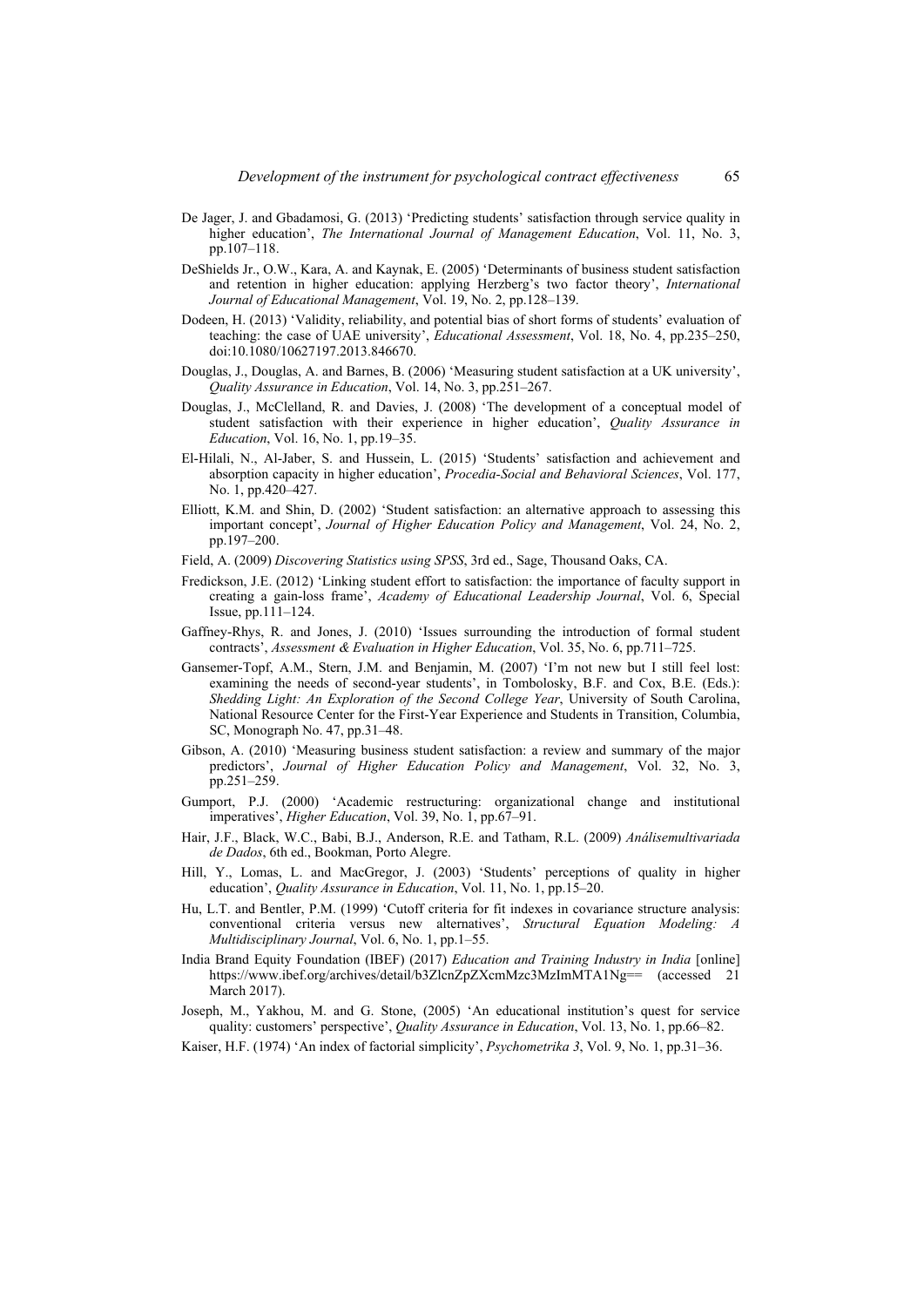- Kamal, A. and Ramzi, N. (2002) 'Assuring quality service in higher education: registration and advising attitudes in a private university in Lebanon', *Quality Assurance in Education*, Vol. 10, No. 4, pp.198–206.
- Kline, R.B. (2011) *Principles and Practice of Structural Equation Modeling*, 3rd ed., The Guilford Press, New York.
- Kuh, G.D. (2001) 'Assessing what really matters to student learning: inside the national survey of student engagement', *Change*, Vol. 33, No. 3, pp.10–17.
- Kuh, G.D., Palmer, M. and Kish, K. (2003) 'The value of educationally purposeful out of class experiences', in Skipper, T.L. and Argo, R. (Eds.): *Involvement in Campus Activities and the Retention of First Year College Students*, University of South Carolina, National Resource Center for the First Year Experience and Students in Transition, Columbia, SC, The First-Year Monograph Series No. 36, pp.19–34.
- Levinson, H., Price, C.R., Munden, K.J., Mandl, H.J. and Solley, C.M. (1962) *Men, Management, and Mental Health*, Harvard University Press, Cambridge, MA, US.
- Lovitts, B.E. (2001) *Leaving the Ivory Tower: The Causes and Consequences of Departure from Doctoral Study*, Rowman and Littlefield, Lanham.
- Lowe, H. and Cook, A. (2003) 'Mind the gap: are students prepared for higher education?', *Journal of Further and Higher Education*, Vol. 27, No. 1, pp.53–76.
- Magolda, P.M. (2005) 'Proceed with caution: uncommon wisdom about academic and student affairs partnerships', *About Campus*, Vol. 9, No. 6, pp.16–21.
- Manning, K., Kinzie, J. and Schuh, J.H. (2006) *One Size Does Not Fit All: Traditional and Innovative Models of Student Affairs Practice*, Routledge, New York, NY.
- Manzoor, H. (2013) 'Measuring student satisfaction in public and private universities in Pakistan', *Global Journal of Management and Business Research Interdisciplinary*, Vol. 13, No. 3, pp.4–16.
- Martínez, A. C. (2008) 'Propuesta de un cuestionario de evaluación de la calidad docente universitaria consensuado entre alumnos y profesores', Revista de Investigación educativa, Vo. 26, No. 1, pp.25-44.
- Muñoz Cantero, J.M., Ríos de Deus, M.P. and Abalde, E. (2002) 'Evaluación Docente vs. Evaluación de la Calidad (RELIEVE)', *Revista Electrónica de Investigación y Evaluación Educativa*, Vol. 8, No. 2, pp.103–134.
- Navarro, M.M., Iglesias, M.P. and Torres, P.R. (2005) 'A new management element for universities: satisfaction with the offered courses', *International Journal of Educational Management*, Vol. 19, No. 6, pp.505–526.
- Nunnally, J.C. and Bernstein, I.H. (1994) *Psychometric Theory*, 3rd ed., McGraw-Hill, New York.
- O'Toole, P. and Prince, N. (2014) 'The psychological contract of science students: social exchange with universities and university staff from the students' perspective', *Higher Education Research & Development*, Vol. 34, No. 1, pp.160–172.
- Pascarella, E.T. and Terenzini, P.T. (2005) *How College Affects Students: A Third Decade of Research*', Vol. 2, Jossey-Bass, An Imprint of Wiley. 10475 Crosspoint Blvd, Indianapolis, IN 46256.
- Pasquali, L. (2008) *InstrumentosPsicológicos: Manual Prático de Elaboração*, 2nd ed., LabPAM-IBAPP, Brasília.
- Peterson, R.A. (1994) 'A meta-analysis of Cronbach's coefficient alpha', *Journal of Consumer Research*, Vol. 21, No. 2, pp.381–391.
- Pozo, C., Bretones, B., Martos, M.J. and Alonso, E. (2011) 'Evaluación de la actividad docente en el Espacio Europeo de Educación Superior: un estudio comparativo de indicadores de calidad en universidades europeas', *Revista Española de Pedagogía*, Vol. 248, pp.145–163.
- Purgailis, M. and Zaksa, K. (2012) 'The impact of perceived service quality on student loyalty in higher education institutions', *Journal of Business Management*, Vol. 6, No. 66, pp.138–152.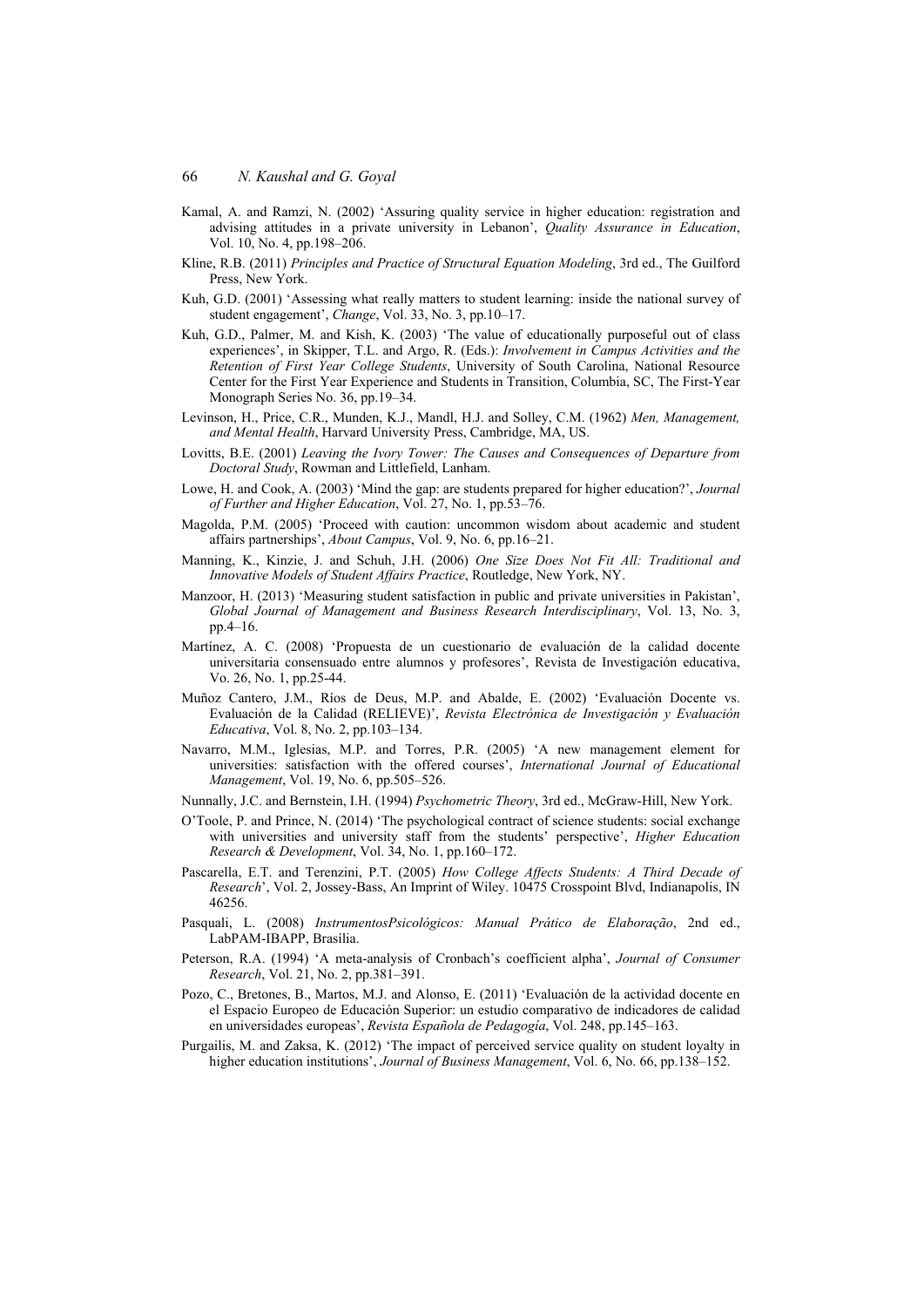- Rhoades, G. (1990) 'Political competition and differentiation in higher education', in Alexander, J.C. and Colony, P. (Eds.): *Differentiation Theory and Social Change*, Columbia University Press, New York.
- Robinson, J.S. and Garton, B.L. (2007) 'An assessment of the employability skills needed by the college of agriculture, food, and natural resources graduates at the University of Missouri-Columbia', *Proc. AAAE Res' Conference*, Vol. 34, No. 1, pp.385–401.
- Robinson, S.L., Kraatz, M.S. and Rousseau, D.M. (1994) 'Changing obligations and the psychological contract: a longitudinal study', *Academy of Management Journal*, Vol. 37, No. 1, pp.137–152.
- Roehling, M.V. (1997) 'The origins and early development of the psychological contract construct', *Journal of Management History (Archive)*, Vol. 3, No. 2, pp.204–217.
- Rousseau, D.M. (1995) *Psychological Contracts in Organizations: Understanding Written and Unwritten Agreements*, SAGE Publications.
- Rousseau, D.M. and Tijoriwala, S.A. (1998) 'Assessing psychological contracts: issues, alternatives, and types of measures', *Journal of Organizational Behavior*, Vol. 19, No. S1, pp.679–695.
- Sander, P., Stevenson, K., King, M. and Coates, D. (2000) 'University students' expectations of teaching', *Studies in Higher Education*, Vol. 25, No. 3, pp.309–323.
- Seagraves, B. and Dean, L.A. (2010) 'Conditions supporting a culture of assessment in student affairs divisions at small colleges and universities', *Journal of Student Affairs Research and Practice*, Vol. 47, No. 3, pp.307–324.
- Shah, M., Nair, C.S. and Bennett, L. (2013) 'Factors influencing student choice to study at private higher education institutions', *Quality Assurance in Education*, Vol. 21, No. 4, pp.402–416.
- Shukrie, R. (2011) 'Professor's performance for effective teaching (Kosovo case)', *Procedia Social and Behavioral Sciences*, Vol. 12, pp.117–121.
- Soutar, G. and McNeil, M. (1996) 'Measuring service quality in a tertiary institution', *Journal of Educational Administration*, Vol. 34, No. 1, pp.72–82.
- Stearns, S.A. (2001) 'The student-instructor relationship's effect on academic integrity', *Ethics & Behavior*, Vol. 11, No. 3, pp.275–285.
- Tabachnick, B.G. and Fidell, L.S. (2007) *Using Multivariate Statistics*, 5th ed., Allyn and Bacon, New York.
- Ulriksen, L. (2009) 'The implied student', *Studies in Higher Education*, Vol. 34, No. 5, pp.517–532.
- Vaz, A. and Mansori, S. (2013) 'Malaysian private education quality: application of SERVQUAL model', *International Education Studies*, Vol. 6, No. 4, pp.164–170.
- Volkwein, J.F., Szelest, B.P., Cabrera, A.F. and Napierski-Prancl, M.R. (1998) 'Factors associated with student loan default among different racial and ethnic groups', *Journal of Higher Education*, Vol. 69, No. 2, pp.206–237.
- Willcoxson, L., Cotter, J. and Joy, S. (2011) 'Beyond the first-year experience', *Studies in Higher Education*, Vol. 36, No. 3, pp.331–352.
- Woodall, T., Hiller, A. and Resnick, S. (2014) 'Making sense of higher education: students as consumers and the value of the university experience', *Studies in Higher Education*, Vol. 39, No. 1, pp.48–67.
- Zineldin, M. (2007) 'The quality of higher education and student satisfaction self-assessment and review process a TRM philosophy and 5Qs model', *Second International Conference Education, Economics, and Law: Traditions and Innovations*, Växjö University, Sweden [online] http://tempus. ulim. md/proj\_dis.php.
- Zineldin, M., Akdag, H. and Vasicheva, V. (2011) 'Assessing quality in higher education: new criteria for evaluating students' satisfaction', *Quality in Higher Education*, Vol. 17, No. 2, pp.231–243.